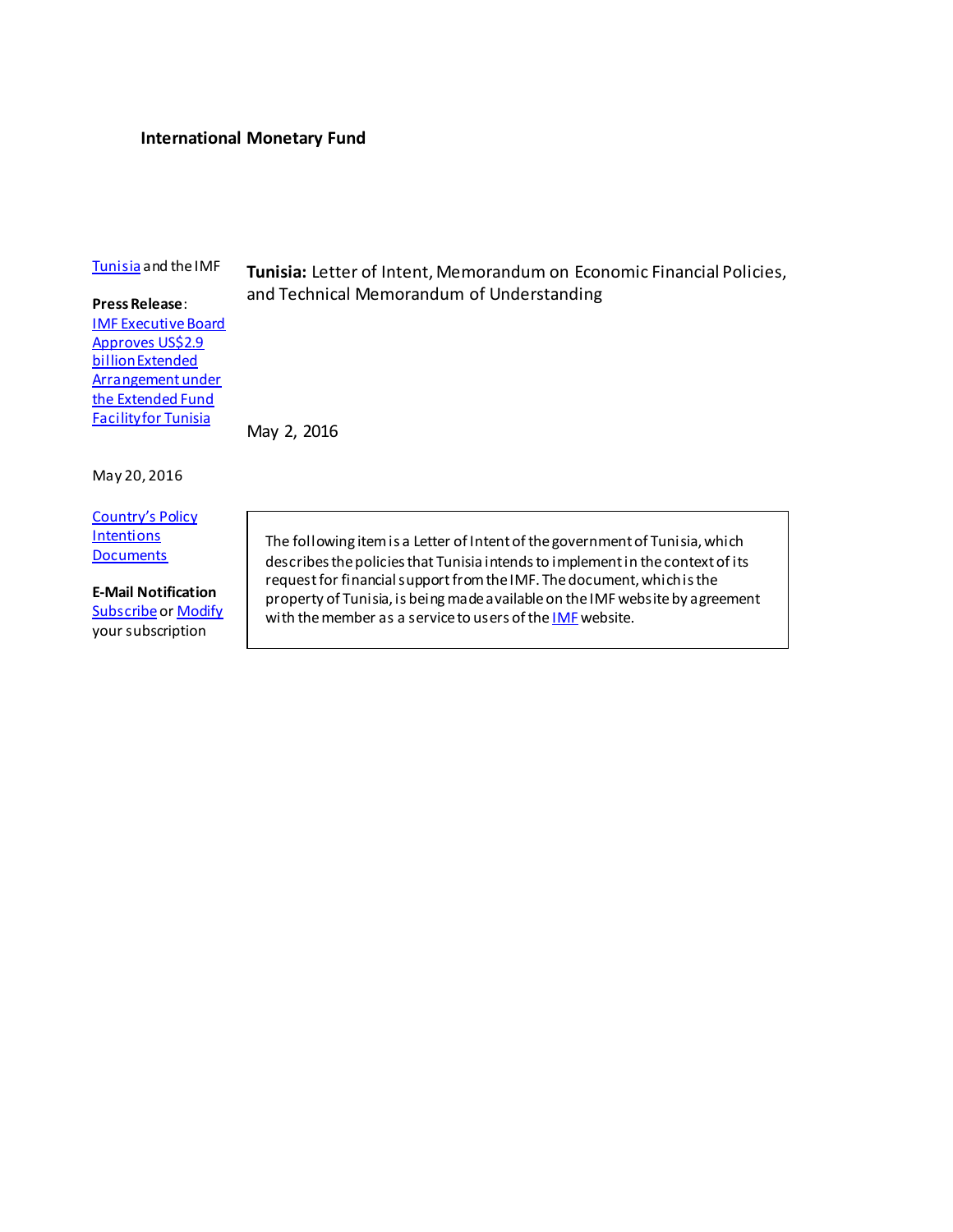# **Letter of Intent**

Tunis, May 2, 2016

Madam Christine Lagarde Managing Director International Monetary Fund 700 19th Street, NW Washington, DC 20431 USA

Madam Managing Director:

Since January 14, 2011, Tunisia's path has been remarkable in many ways. The election of a constituent assembly in October 2011, whose work culminated in the approval of a new constitution in January 2014, opened the way towards a new democratic era. The legislative and presidential elections held in October 2014 and the naming of a government supported by a large parliamentary majority have been milestones marking this political transition. Finally, the fact that the 2015 Nobel Peace Prize was awarded to the Tunisian National Dialogue Quartet highlighted and recognized the efforts made by all parties in building a pluralistic democracy in Tunisia. This path is all the more remarkable in that it has been accompanied by several exogenous shocks, in particular continued weak growth in the euro zone (our main trading partner), the deteriorating security situation in Libya, worsening social tensions, and the repercussions of the recent cowardly and barbaric terrorist attacks.

The IMF stand-by arrangement approved in June 2013, which has just ended, provided major financial support for carrying out economic reforms to maintain macroeconomic stability, in spite of a difficult regional and global environment, and so that the necessary policies could be put in place as a foundation for further growth. Thus, work has continued in pursuing fiscal consolidation and keeping the inflation rate under control, foreign-exchange reserves have been stabilized, and risks to financial stability have been lessened in the wake of the restructuring of public banks. However, several sources of vulnerability remain: unemployment remains stubbornly high, external imbalances persist, the wage bill weighs heavily on government expenditure, banking sector vulnerability continues, and the business climate is not sufficiently attractive to bring in the investment flows needed to create more jobs.

Meeting the challenges that Tunisia faces will require a transformation of the current development model, in order to reduce the vulnerabilities in our economy and meet the Tunisian people's aspirations to achieve stronger, more inclusive growth. Accordingly, the government has developed an economic vision, coupled with a national program of major reforms to enable Tunisia's growth potential to flourish in the next five years. This vision will be spelled out in detail in the 2016–20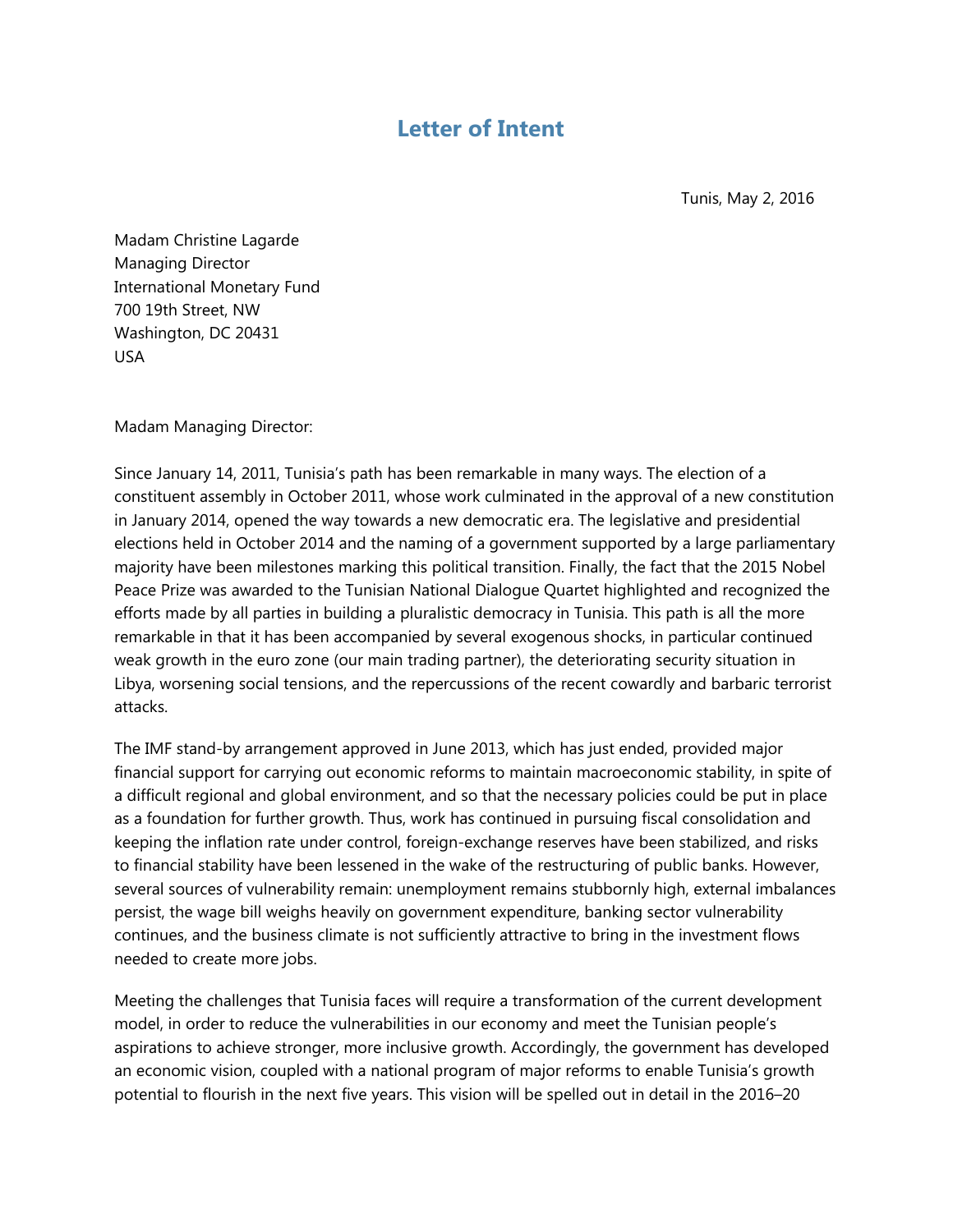five-year plan which will be submitted to the Assembly of the People's Representatives (ARP) in June 2016; it will serve as the foundation for the economic and reform program that we are committed to carrying out, and we will present it at an international conference to be held in the coming months.

We are requesting support from the International Monetary Fund through an Extended Fund Facility for a four-year program in the amount of SDR 2.045625 billion (375 percent of quota, or about US\$2.8 billion). The main objective of the new arrangement is to restore Tunisia's economic growth in order to create more jobs and reduce unemployment. The new arrangement will also help Tunisia pursue prudent macroeconomic policies, further reduce the economy's vulnerability to exogenous shocks, and foster more inclusive development in keeping with the aspirations of the Tunisian people. We also hope to build buffers to respond in the event of exogenous shocks, especially in view of the fragile regional security environment. The program will demonstrate our determination to pursue adequate policies and will serve as a catalyst to attract investment and financial support from other development partners.

The memorandum on economic and financial policies (MEFP), hereto annexed, sets out the principal elements of the program of reforms and policies that the government and the central bank intend to carry out during the period 2016 to 2019. It also describes macroeconomic objectives, structural reforms, and indicators that pertain to the first year of the program. We are determined to devote our fullest efforts to implementing our program, while remaining aware of the difficulties associated with the national, regional, and international contexts.

The progress we make in carrying out our program will be monitored through semi-annual reviews based on prior actions, quantitative criteria, and structural benchmarks as described in the accompanying MEFP and the technical memorandum of understanding (TMU). There will be eight such reviews to examine the progress made in carrying out the program and to agree on any corrective measures necessary to achieve program objectives. The first two reviews of Tunisia's performance under the Extended Fund Facility must be completed no later than December 31, 2016, and June 30, 2017, respectively.

We are convinced that the policies described in the accompanying MEFP are adequate for achieving the objectives of our economic program. We will remain vigilant and stand ready to take any further measures that might prove necessary to achieve those objectives. We will consult with IMF staff on the adoption of such measures, and prior to any revision of the macroeconomic policies described in the MEFP, in accordance with the IMF's policies on such consultations. All information and data required for program monitoring will be reported to IMF staff.

In accordance with the usual provisions of an arrangement of this kind, we have assessed the central bank's safeguards. In this connection, we have also put in place a technical memorandum of understanding between the Central Bank of Tunisia and the Ministry of Finance to clarify responsibilities associated with financial obligations with respect to IMF resources which, in the case of budget support, will be held by the Central Bank of Tunisia pending their utilization.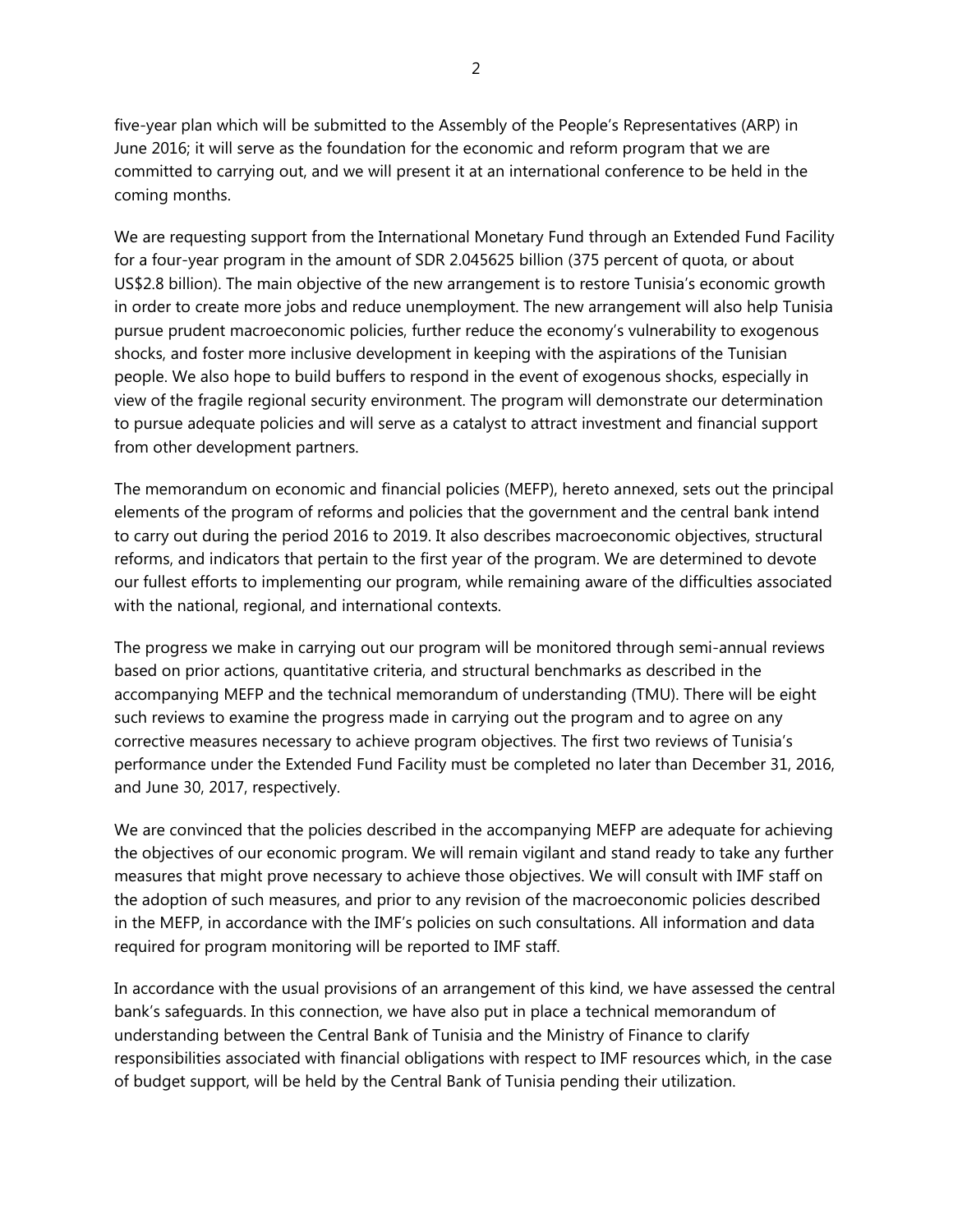We authorize IMF staff to publish this letter of intent together with its attachments (MEFP, Tables 1 and 2) and the accompanying IMF staff report.

Sincerely yours,

 $\sqrt{s}$ /s/ Chedly Ayari Slim Chaker Governor of the Central Bank of Tunisia Covernor of Finance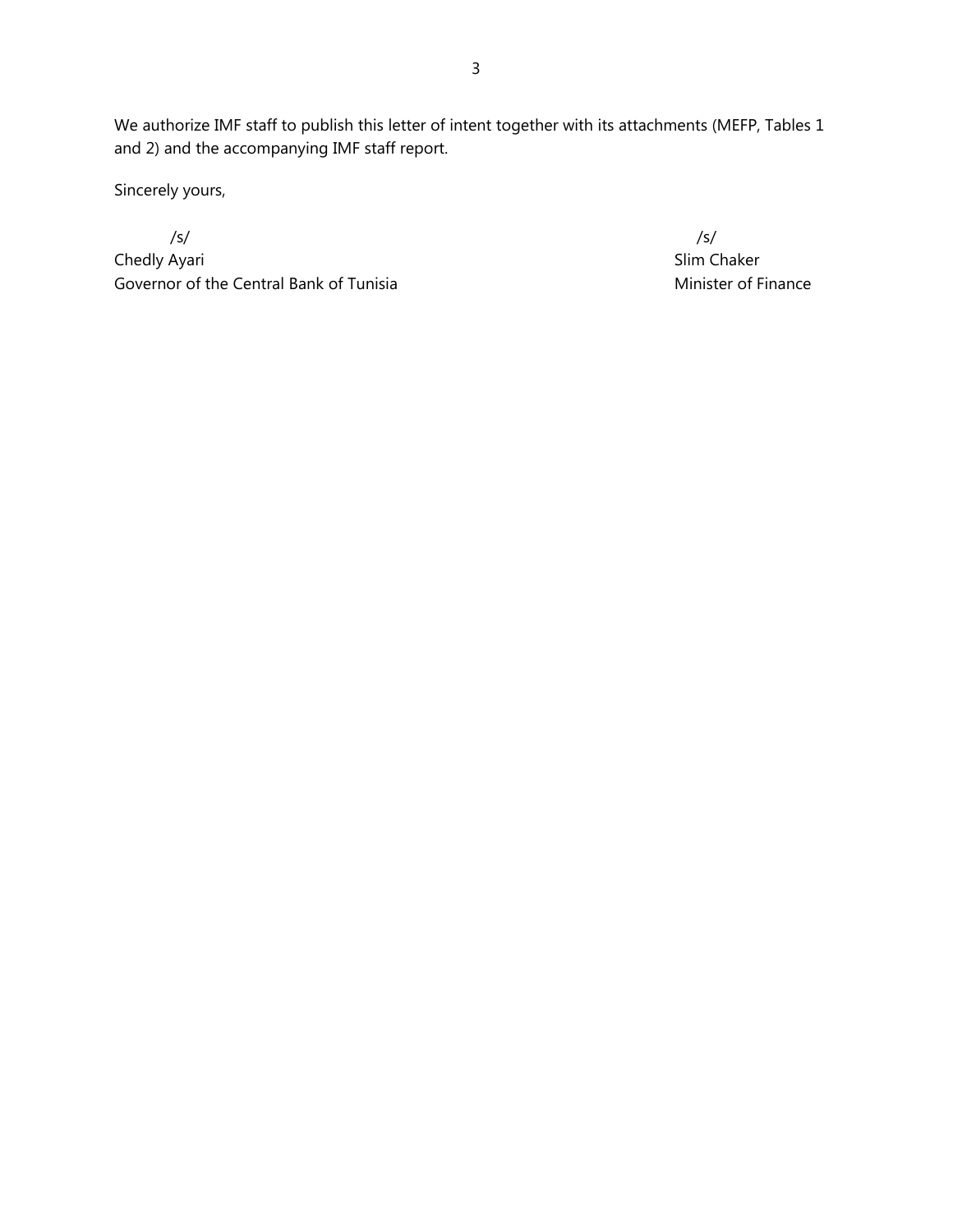# **Attachment I. Memorandum on Economic and Financial Policies**

The Tunisian government has drawn up an economic program that aims at generating stronger and more inclusive growth to support job creation. This program is supported by an action plan on major reforms that will be part the forthcoming five-Year Development Plan 2016-20. This memorandum describes the macro-critical elements of the IMF-supported government program over a four-year period under an Extended Fund Facility (EFF) arrangement.

# **I. ECONOMIC CONTEXT**

**2. Tunisia's economy has shown great resilience in withstanding internal and external shocks.** Although weak, growth remained positive in 2015 at 0.8 percent, mainly due to exceptionally high olive-oil production and the decline in global energy prices. However, difficulties in Tunisia's regions, uncertainty related the last phase of the political transition, ongoing social tensions, and above all, deadly terrorist attacks have weighed heavily on economic activity. Inverting the downward trend in investment, which continued in 2015, poses a major challenge.

**3. Significant internal and external imbalances remain.** The authorities have started a fiscal consolidation process, driven by revenue improvements. However, the composition of public expenditure worsened and public debt increased significantly, especially costly foreign borrowing (accounting for 63 percent of total debt). Headline inflation continues its decline, with core inflation (excluding food and energy) at a relatively high level but expected to drop in the coming months. Despite a significant improvement in the trade balance, due mainly to exceptionally strong agricultural exports and, to a lesser degree, falling world commodity prices, the current-account deficit remained stuck at about 8.9 percent of GDP (close to the 2014 level) because of declining tourism and remittance inflows. Disbursements from the AfDB and the World Bank and proceeds from an international bond issuance helped stabilize foreign exchange reserves at US\$7.6 billion in 2015, a level that covers more than four months of imports.

**4. Longstanding structural challenges limit Tunisia's growth potential.** Binding growth constraints include: limited access to finance for small and medium enterprises (SMEs), a heavy regulatory burden, lengthy authorization processes, investment restrictions or tax incentives, lack of competition, inefficient government institutions, and depressed public investment. In addition, major external shocks have limited annual growth to 1.5 percent in the past five years, a level that is too low to reduce unemployment. The weak performance of state-owned enterprises' (SOEs) further dampens growth and their inefficiency acts as an additional drain on government finances.

### **Medium-term macroeconomic outlook**

**5. The government's economic program aims to restore economic growth and gradually correct external and internal imbalances.** It calls for fiscal consolidation to stabilize and eventually reduce public debt, rebalancing of the budget towards high-priority investment expenditure, prudent monetary policy, greater exchange rate flexibility, and structural reforms. The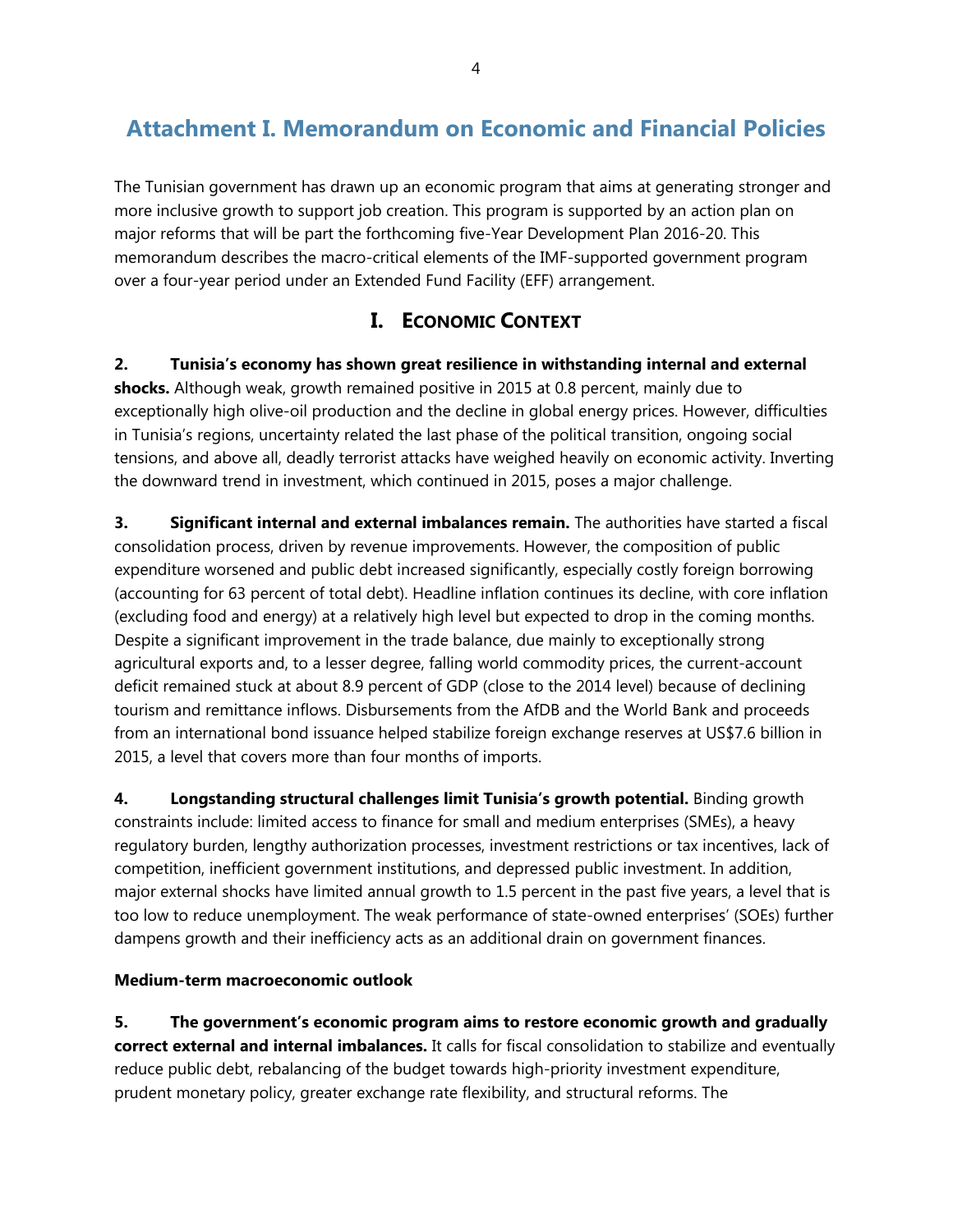implementation of these reforms should re-start growth and cushion the impact of factors that weigh upon Tunisia's economy, especially those related to social and security tensions.

### **6. Tunisia's economic performance is expected to gather pace over the medium term.**

Growth in 2016 will remain modest (2 percent), but structural reforms, the easing of investors' waitand-see attitude, and the reduction of social tensions should strengthen growth to an average of 4 percent (2017 to 2020). The overall downward inflationary trend should continue, assisted by prudent monetary policy. Fiscal consolidation will gradually reduce the structural budget deficit (i.e., deficit corrected for the economic cycle and excluding bank recapitalizing and civil service reform costs) by 2.2 percentage points of GDP by 2019, thereby stabilizing public debt at 51 percent of GDP. Tighter fiscal policy, combined with the gradual correction of the dinar's over-valuation and a recovery in Europe, should reduce the current-account deficit to 4.4 percent of GDP in the medium term. A stronger current account, a rebound in foreign direct investment following improvements to the business climate, and a significant volume of external financing will keep foreign exchange reserves above 100 percent of the Fund's ARA (assessment of reserve adequacy) index. This level covers more than four and half months of imports from 2016 onwards.

## **II. OBJECTIVES AND STRATEGY UNDER THE PROGRAM**

**7. Our economic and reform program aims primarily to transform Tunisia's economy so that it can generate more inclusive growth and create jobs.** Our program is based on four pillars: (i) consolidating macroeconomic stability, a prerequisite for economic growth; (ii) reforming government institutions to improve service delivery, increase transparency, and reallocate public expenditure with a view to reducing regional and social inequalities; (iii) reforming the banking sector so that it can adequately support growth; and (iv) developing the private sector to create jobs, which is our highest priority.

**8. Our reform agenda is comprehensive, requiring dialogue, consensus, and closer coordination among the main stakeholders in the Tunisian economy.** We have therefore set up a unit in the Prime Minister's office to oversee economic reforms. It will have full coordination powers to ensure that reforms are carried out within the agreed timeline.

## **A. Consolidating Macroeconomic Stability**

### **Fiscal policy**

**9. The cornerstone of medium-term fiscal policy is to reduce public debt to a sustainable level while rebalancing the composition of the budget towards priority spending that can generate inclusive growth.** Our medium-term debt sustainability objective is to bring the overall fiscal deficit (excluding grants) to the equivalent of 2.4 percent of GDP by 2019 and stabilize the debt-to-GDP ratio at 51 percent. These projects include one-off costs related to civil service reform during the program's duration. Establishing a more equitable and effective tax system and reducing the wage bill to the equivalent of 12.7 percent of GDP by 2019 should create the necessary fiscal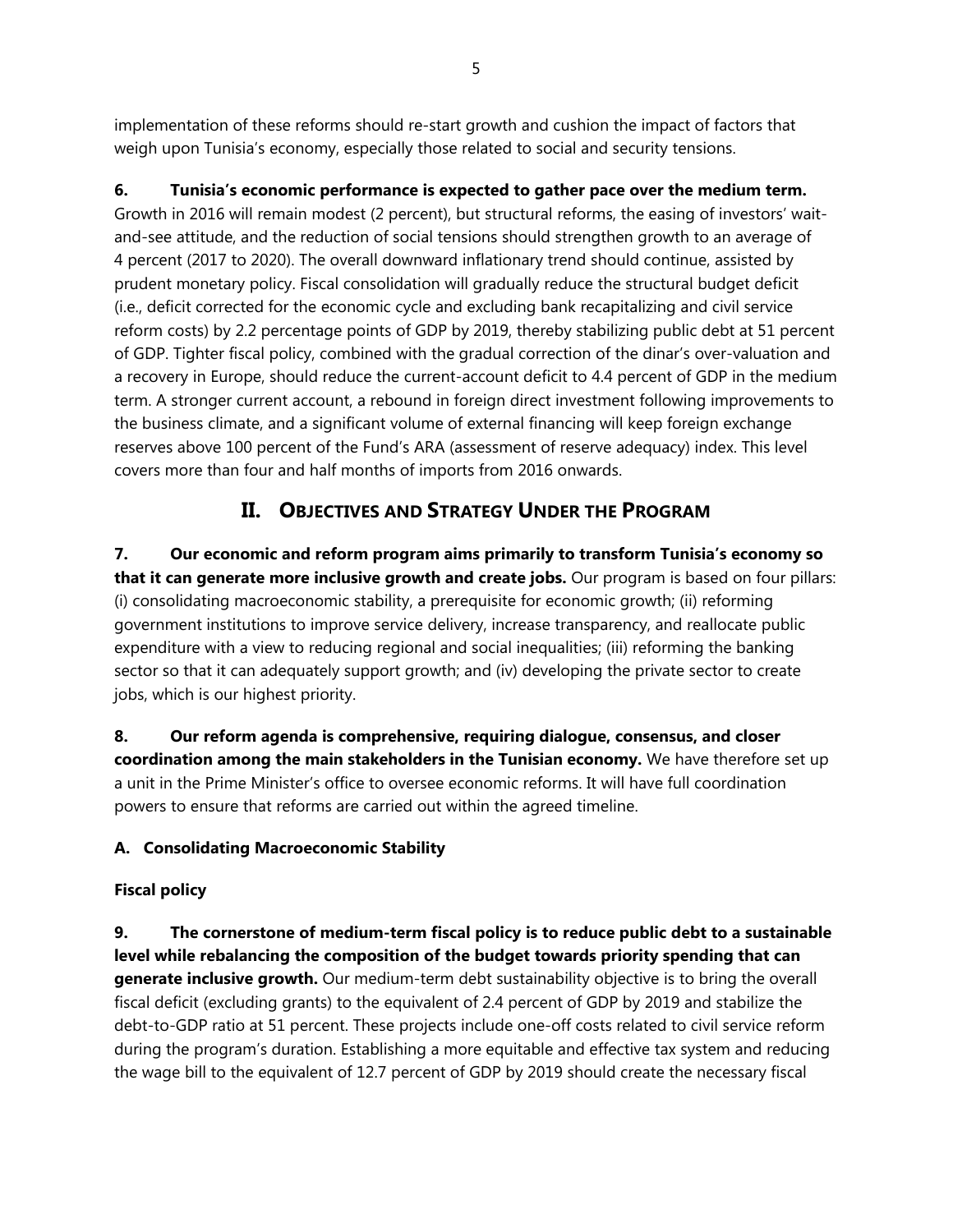space to increase investment to 7 percent of GDP. An increase of social transfers is also envisaged as part of a new social safety net.

## **10. The 2016 budget law initiates a fiscal consolidation process that reduces financing constraints, while reflecting urgent needs associated with security and social tensions.**

Accordingly, it had called for a structural fiscal deficit—corrected for the economic cycle and excluding bank recapitalizing costs—of approximately 3.6 percent of GDP. This deficit takes into account the impact of wage increases and new wage "agreements", a 16 percent increase in capital expenditure, a reduction in energy subsidies, and the implementation of the first phase of the tax reform (reducing exemptions and rationalizing customs duties).

### **11. A slight deviation from the budget target is envisaged in 2016 to address new needs arising from new security requirements and recent economic developments.** Since the

beginning of the year, we have faced additional, unforeseen costs of 1.2 percent of GDP, mainly due to security expenditures (0.4 percent of GDP), increases in security personnel (0.3 percent of GDP), expenditures on other goods and services (0.1 percent of GDP), and a transfer to the pension system (related to the delay in approving legislation which extends the retirement age) (0.4 percent of GDP). The impact of these costs—exacerbated by the decline in tax revenue (1.0 percent of GDP) and nontax revenue (0.3 percent of GDP) from the contraction of economic activity and the fall in oil prices—will only be partially offset by the reduction in energy subsidies (0.5 percent of GDP) and a profit transfer of 0.4 percent of GDP from the STIR (Tunisian Refineries Corporation) arising from lower global oil prices, the sale of 4G mobile telephone licenses (0.4 percent of GDP), lower unallocated expenditure (0.2 percent of GDP), and a rationalization of promotions and performance bonuses that keeps the wage bill in line with the budgeted level (0.3 percent of GDP). As a consequence, the structural fiscal deficit for 2016 will be 0.4 percent of GDP higher than implied by the budget.

**12. We remain committed to taking additional measures to correct any deviation from our fiscal targets,** including reducing current expenditures that have been a source of budget overruns in the past. Investment and social expenditures (excluding energy subsidies) will be protected and will not be constrained by our fiscal consolidation strategy.

**13. Substantial budget support will be necessary to meet our financing needs.** The 2016 budget will receive donor support from the World Bank (US\$550 million), the African Development Bank (US\$500 million), and the European Union (US\$492 million in financing and US\$96 million in grants). We also plan a bond issue of US\$500 million in international markets with a guarantee from the United States' government. In light of the high cost of borrowing in international markets, greater use of the domestic debt market is also planned (approximately 2.3 billion dinars), although we will limit issuance to avoid crowding out private-sector credit. We request that the first disbursement of the IMF's Extended Fund Facility be allocated to the government's budget to alleviate expected cash-flow pressures during the first half of the year.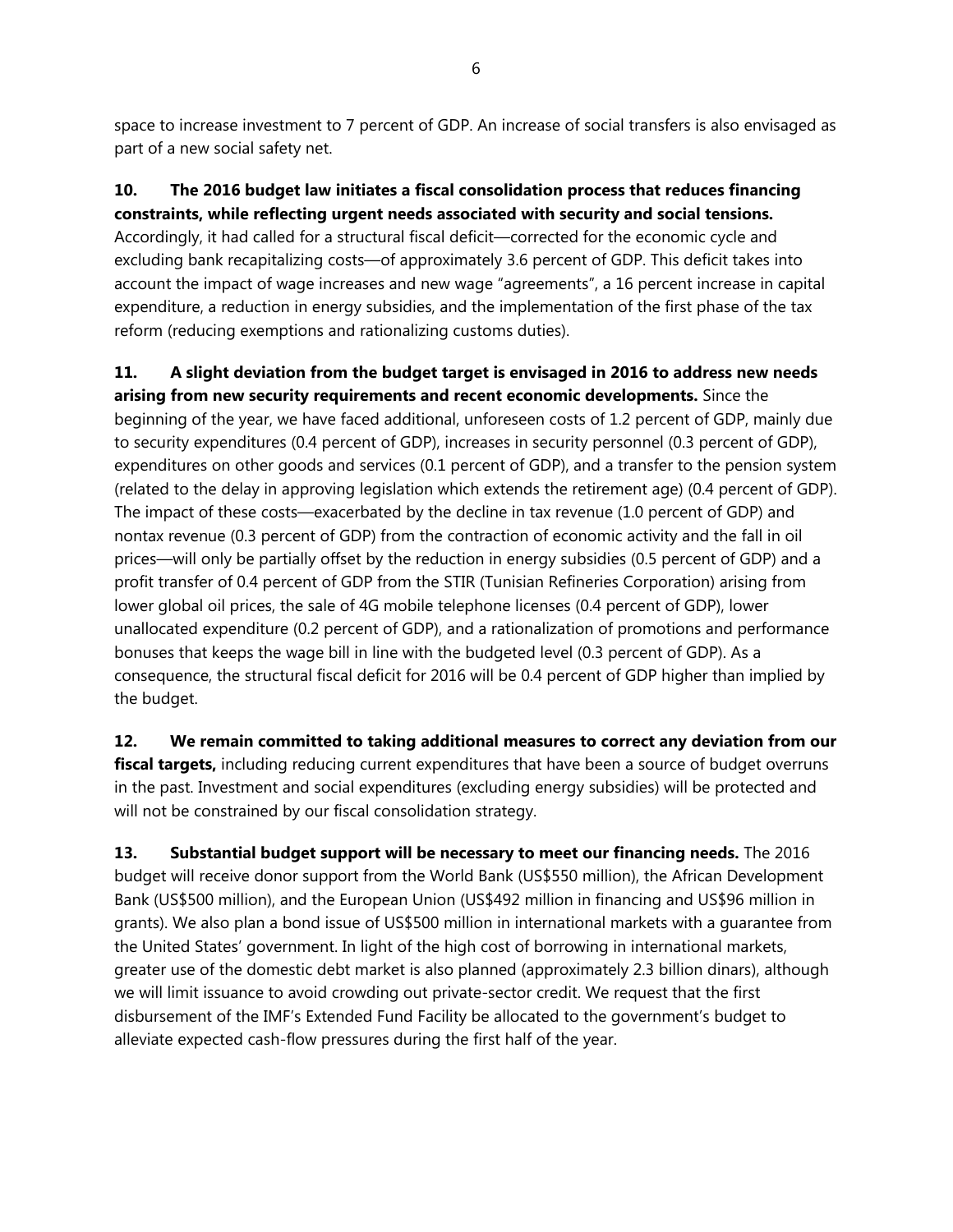### **Monetary policy**

**14. The Central Bank of Tunisia (CBT) has recently pursued an accommodative monetary policy.** The slowdown in private sector credit, a widening output gap (2.5 percent in 2015), and a downward inflationary trend led the central bank to lower its policy rate by 50 basis points in October 2015. Nevertheless, we are ready to tighten monetary policy to prevent any resurgence of inflationary pressures, particularly should core inflation increase because of a depreciating dinar or higher wages. Higher policy rates would also support positive real interest rates, which is one of the central bank's main objectives.

**15. Reform of the monetary policy framework is ongoing.** To anchor inflation expectations, we plan to gradually move towards a credible inflation-targeting framework in the medium term, once the prerequisites for the transition are met. The priorities are as follows:

- **Approval of the new CBT statutes.** To strengthen central bank independence, a new central banking law was approved by the Assembly of the People's Representatives (ARP) in April 2016 (prior action). That law confirms price stability as the central bank's overriding objective. A greater focus on communication will also be important to enhance the monetary policy framework.
- **Lender of last resort.** The implementation of a lender-of-last-resort (LOLR) facility by September 2016 will allow a differentiation of urgent liquidity operations from monetary policy ones. A framework agreement for loans granted under the LOLR was established in April with Fund technical assistance (TA). This mechanism will also contain risks to the central bank's balance sheet and delineate the justification for bank financing needs, which remain high (nearly 4.7 billion dinars, excluding FX swaps, at the end-March 2016). In tandem with that reform, we intend to sharpen the qualitative criteria used to rate refinancing collateral (including a revision of the proportion of treasury bills which may be used for that purpose) and, by June 2017 (with TA from the Fund), introduce ratings instruments to strengthen the existing haircut system, including for government securities.
- **Strengthening the monetary policy framework.** We initiated in April 2016 the drafting of a manual for monetary policy operations with TA from the Bank of France and Fund staff. With an expected implementation date of June 2017, the manual will streamline several texts that currently govern money market operations (intervention tools, operations, counterparties and eligible assets, penalties, discretionary measures) into a single manual for monetary policy operations. It will also tighten our collateralization system. By December 2016, our liquidity forecasting should improve thanks to the implementation of a system to analyze deviations from forecasts and adjust liquidity allocations.
- **Developing the interbank market,** based on four pillars: (i) introduction of a fixing system for interbank rates in December 2016; (ii) development of a yield curve by 2017, including the use of separate auctions by maturity; (iii) diversification of liquidity management instruments to include repurchase agreements; and (iv) introduction of interest-rate hedging instrument by June 2017.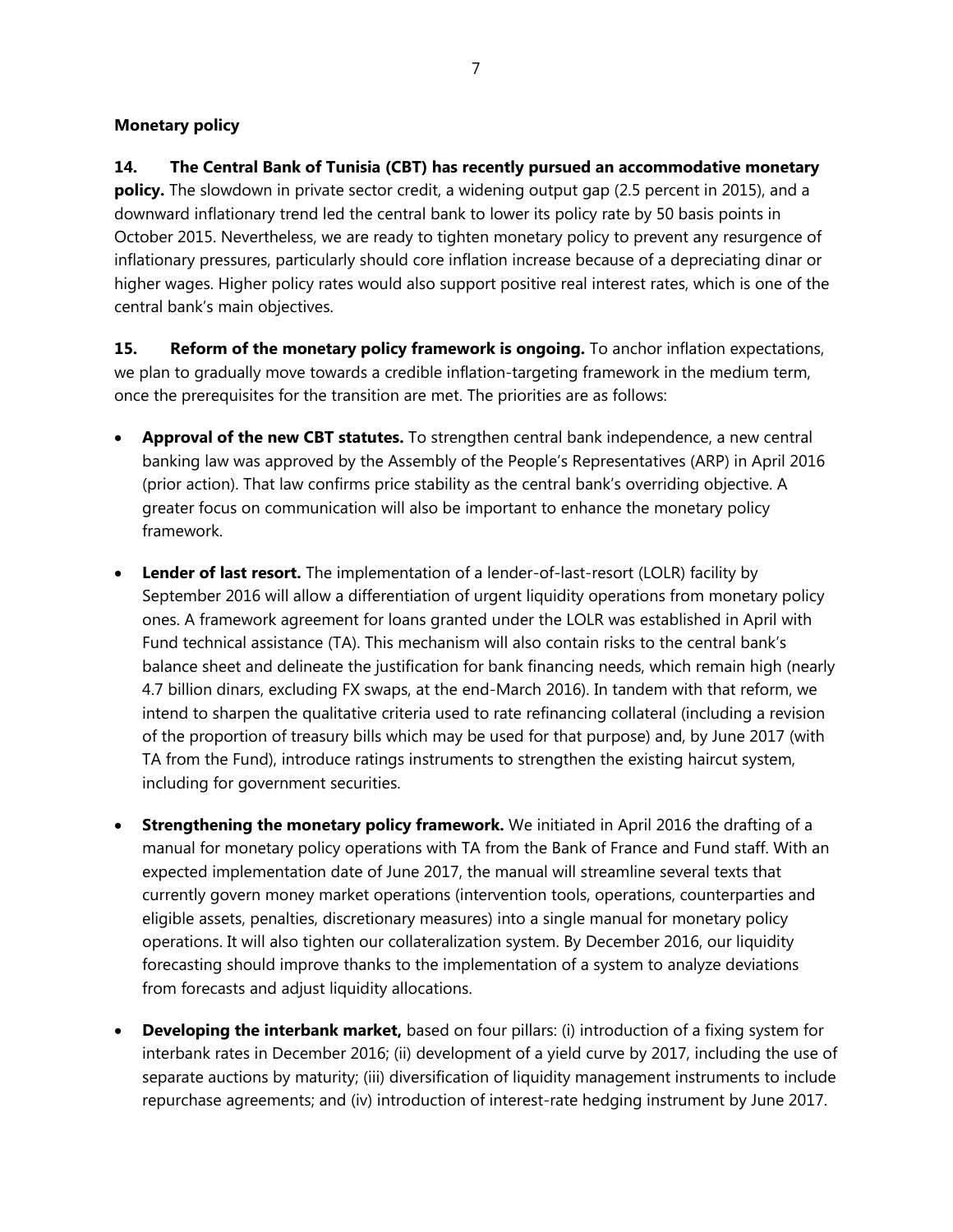**16. Until a stronger monetary policy framework is in place, the program will retain a ceiling on the central bank's net domestic assets as a performance criterion.** In coordination with Fund staff and depending on the progress made towards moving to an inflation-targeting framework, this criterion could be modified in future reviews to include a monetary policy consultation clause (MPCC). Using this clause will require that the pre-requisites for a credible inflation-targeting framework are in place (including a more flexible exchange rate).

### **Exchange-rate policy**

**17. The change underway in the operational framework of the foreign exchange market will encourage market deepening and allow for greater exchange rate flexibility.** The regular foreign-exchange auction system, introduced in February 2016 with Fund TA, will help promote competitive bidding for foreign exchange, improve operational transparency, and reduce operational risk. The mechanism, in which nine banks are participating (90 percent of the market), will contribute to greater exchange rate flexibility and will further reduce our market interventions (already reduced from an average of 37 percent of the market in 2014 to 24 percent in the fourth quarter of 2015). The recent circular, which severs the link between interbank, trade, and financial operations, will further stimulate activity in the foreign exchange market. The circular also grants more flexibility to cover exchange and interest rate risk (forwards, swaps, and options) and for registered intermediaries to convert foreign bank drafts into foreign exchange (instead of converting only into dinars).

**18. More exchange rate flexibility is essential to improve competitiveness, conserve the central bank's international reserves, and facilitate external adjustment.** In addition to the ongoing measures listed above, we intend to make the exchange rate market more flexible by:

- **Limiting central bank interventions** in the foreign-exchange market to smooth out excessive fluctuations. Holding FX auctions will allow the exchange rate to be determined by market forces, among others. To that end, we are firmly committed to limiting net foreign-exchange sales, and that only if the market cannot supply the necessary foreign exchange. A more flexible exchange rate will help gradually correct the overvaluation of the dinar and improve alignment with macroeconomic fundamentals. We also plan to buy foreign exchange when market conditions permit;
- **Gradually making foreign exchange regulations more flexible as prerequisites are met.** The CBT Board of Directors has approved measures to encourage capital mobility over the medium term. Among these measures, which are key to facilitating investment and economic operations, are the following: (i) reducing ex-ante controls by the CBT with respect to capital operations and replacing them with ex-post controls; (ii) eliminating the cap on the amounts that foreigners can buy of government securities or securities issued by resident companies; (iii) removing all caps on foreign borrowing by domestic credit institutions and export-only companies, and raising the cap for all other enterprises (to 10 million dinars); and (iv) making foreign exchange operations more flexible by delegating certain transfer procedures to banks.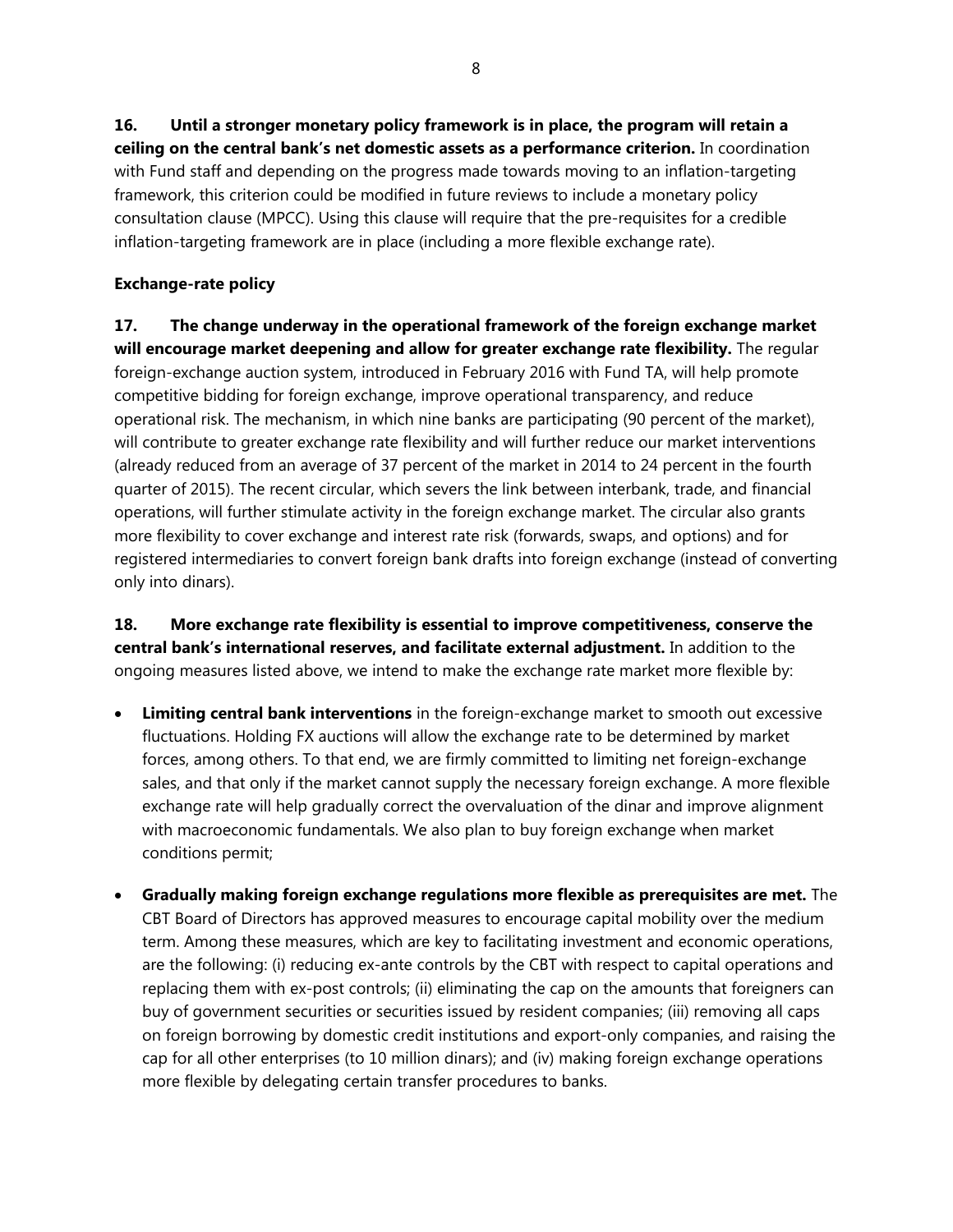### **B. Reforming Government Institutions**

**19. The government is firmly committed to reforming government institutions.** One of our high-priority objectives is to make the public administration more productive and to improve service delivery to citizens and enterprises. Better governance will also help sustain growth. Reforms to the civil service, public-sector enterprises, tax policy and administration, pension funds, and social safety nets are essential to improve the efficiency and effectiveness of public services and to enhance the management of government expenditure and government debt. Fighting corruption will be part of all our reforms (see below).

## **20. Restructuring the civil service remains a top priority to improve the efficiency and effectiveness of the public administration and contain the wage bill.** By September 2016, we will adopt a civil service reform strategy aimed at (i) redefining the government's functions, duties, and responsibilities, (ii) establishing statutes for the senior civil service in addition to the ongoing revision of general status, (iii) redeploying officials between ministries and regions to optimize government activities according to needs, (iv) reducing staff numbers (including by voluntary separations and no replacement of those who leave), (v) updating the civil service recruitment process, (vi) reviewing the salary and benefits structure, and (vii) redefining civil service performance evaluation and career paths. This strategy, consistent with our objective of reducing the wage bill to the equivalent of 12 percent of GDP in 2020 (53 percent of tax revenues) will be adopted by the Council of Ministers by end-September 2016 (structural benchmark). Broad discussions initiated at the national employment conference in March 2016 will help develop a consensus on the main objectives and components of the strategy. The strategy will set out the main reform areas, specific action plans, deadlines, expected results, and the government entities responsible for implementation of each action. Although specific measures remain to be determined, we are committed to ensuring implementation by:

- **Maintaining the hiring freeze** in all ministries through the next three years, with the exception of urgent needs for security and defense personnel. This measure will also be assessed over the next two years to ensure that the large number of retiring civil servants from 2018 onward will not create staffing distortions and a lack of experienced personnel in public administration;
- **Containing the increase in the 2017 wage bill to no more than the rate of inflation**, i.e., 4 percent. This goal implies taking measures to cut spending equivalent to 0.6 percent of GDP. These measures will be established in the 2017 budget, and may include a menu of options, among them the harmonization and rationalization of benefits and performance bonuses and the suspension of promotions.
- **Facilitating the redeployment of staff to regions outside the capital.** Carrying out this measure will require a review of ministries' functions and responsibilities. The reviews for four ministries (the Ministries of Health, Education, Finance, and Infrastructures), which account for over half of all the country's civil servants, will be completed by December 2016 (structural benchmark). By December 2016, the government intends to review the legal framework for redeploying civil servants and other government personnel to help implement the results of the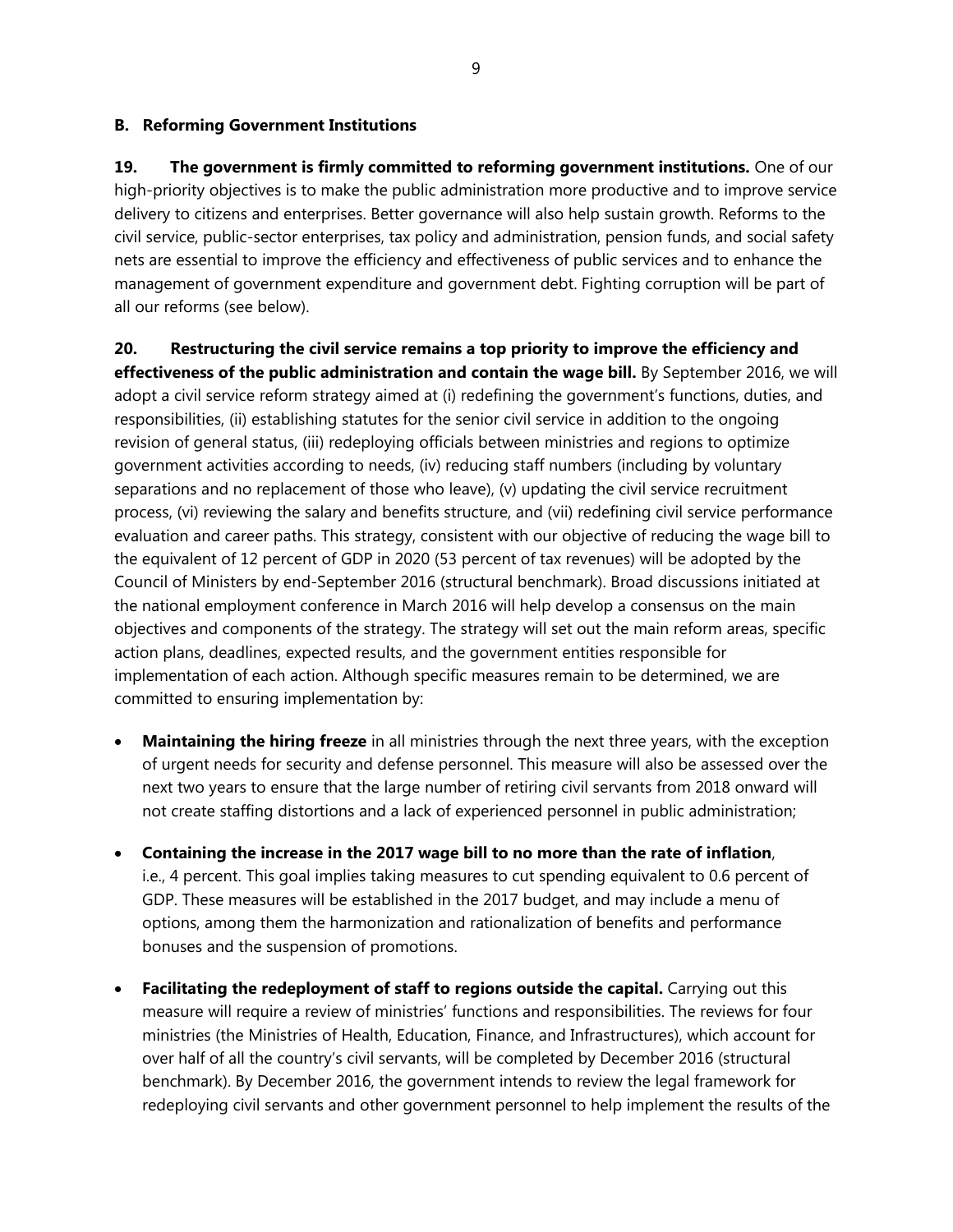functional reviews. In 2017, functional reviews will also cover all other ministries beyond the first four, which will define duties and responsibilities, recruitment requirements, staff reallocation, and budget cost structure of each ministry.

 **Developing a voluntary separation program.** In parallel with our redeployment efforts, we will examine the possibility of carrying out a voluntary separation program beginning in 2018. Technical and financial assistance from our development partners will be requested to support us in this effort.

**21. Strengthening the oversight of state-owned enterprises (SOEs) and restructuring them will improve the quality of their service delivery and ensure their financial viability over the medium term.** The strategy we adopted in October 2015 is based on promoting good governance in the public sector and fully acknowledges the government as a shareholder. It also strengthens internal governance and supports financial restructuring of SOEs. To that end, we will establish by January 2017 an agency to manage the government's corporate shareholdings, oversee SOE restructuring programs (including the banks in which the government has equity stakes), and overhaul their governance. All the other bodies that have up to now reported to the Prime Ministry or the Ministry of Finance and who are responsible for overseeing SOEs under restructuring will be grouped together under a supervision and coordination committee. In the meantime, we will finalize performance-based contracts that will rely on management and financial indicators for the five largest public-sector enterprises—STEG (Société Tunisienne de l'Électricité et du Gaz), STIR, the Office des Céréales (National Grain Board), Tunisair, and the Régie Nationale des Tabacs (National Tobacco Company) (end-September 2016 structural benchmark). We will also produce a list of all arrears between SOEs and the State by December 2016 and between all SOEs by June 2017. In addition, the internal governance of SOEs will be strengthened by professionalizing their boards of directors, starting with the five largest. In parallel with these reforms, the government's shareholdings will be reviewed in order to identify nonstrategic sectors and sectors where the government's stake could be divested.

**22. Reforming energy subsidies will enable us to lock in savings from the drop in world oil prices and create the necessary fiscal space to cover high-priority expenditures.** The first part of this reform centers on establishing a symmetrical, automatic adjustment formula for petroleum products (gasoline, diesel fuel), which will be adopted in May 2016. This mechanism will be implemented in stages starting from July 2016 on a quarterly basis, then increasing onwards to a monthly basis from January 2017, to be gradually extended to other petroleum products (natural gas, kerosene). The new pricing scheme will accompany the establishment of new minimum socialprotection safety nets (see below). The second part of the reform will focus on electricity subsidies, with rates to be reviewed in 2017 (while maintaining a lifeline tariff to protect disadvantaged segments of society) and eliminating subsidized tariffs for all manufacturing and industrial sectors (as was the case for cement plants in 2014).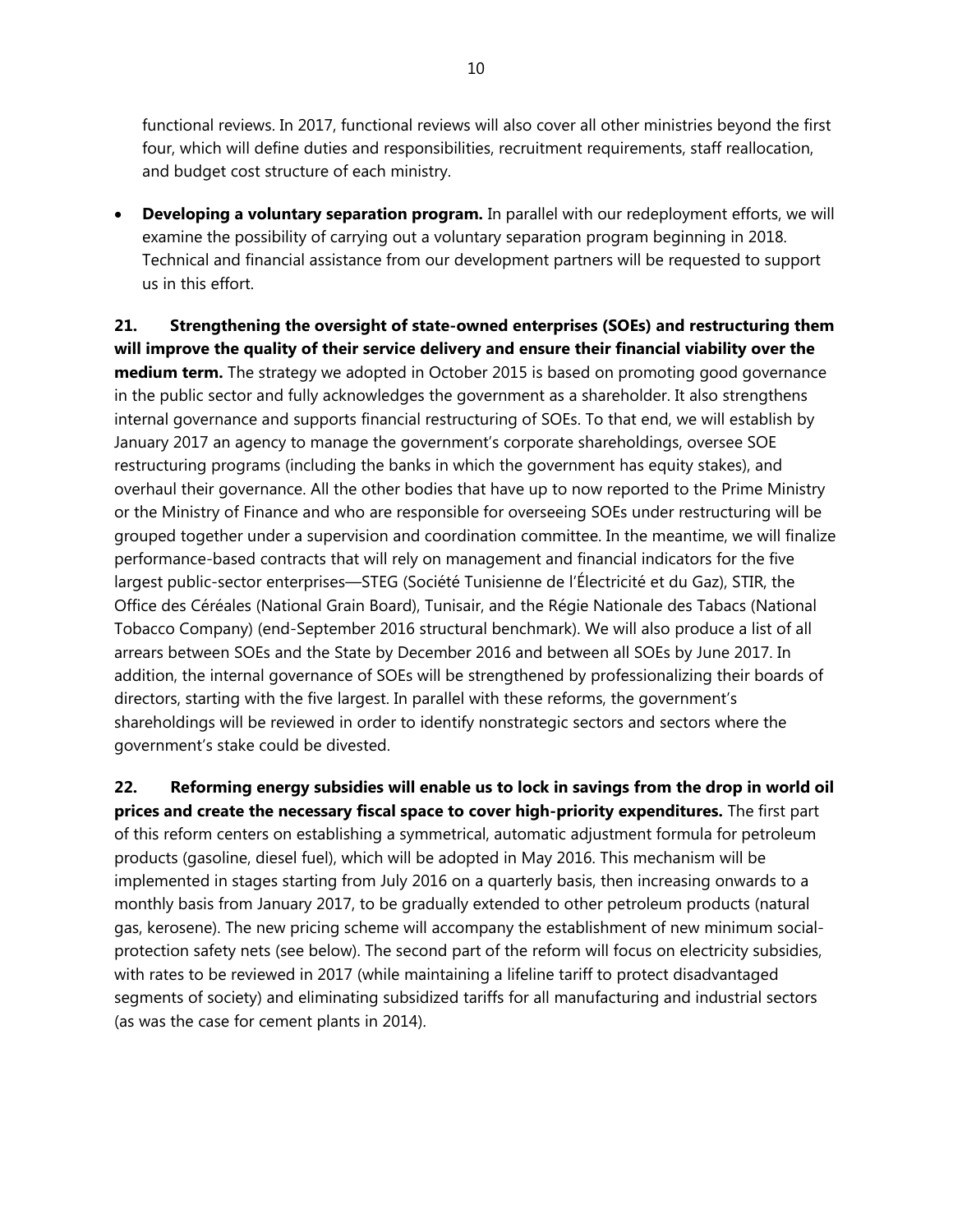**23. An adequate tax system, together with a modern tax administration, is crucial for promoting inclusive growth.** We plan to achieve this objective by:

- A **tax policy reform** aimed at strengthening revenue collection and the fairness and transparency was initiated through the rationalization of VAT exemptions, reduction in the number of customs tariff rates, and closing the gap in corporate taxation between on-shore and off-shore businesses. To clearly communicate our vision to the public, the full strategy including the harmonization of VAT rates, a further reduction of exemptions, a more progressive personal income tax (IRPP) with lower rates for low-income people, and revised allowances and deductions, together with the timetable for implementing these reforms—is expected to be approved by the Council of Ministers in May 2016 (prior action) and subsequently published.
- **A modern, efficient, and fair tax administration.** A new tax administration in line with international practices will be designed over the next 12 months with the aim of establishing an integrated and modern tax administration system within the next three to five years. In the short term, the Large Taxpayer Unit (LTU, which collects about 55 percent of tax revenues) will be reformed by December 2016 (structural benchmark) to include formal responsibility for major tax and enforcement functions (return processing, taxpayers advisory services, and audit). The LTU will also be responsible for closely monitoring and reporting on the arrears of large taxpayers using monthly information from the Public Accounting and Collections Directorate (DCPR), thereby ensuring that the largest taxpayers fully meet their tax obligations. In addition, a pilot medium-sized taxpayer office (MTO)—modeled on the reformed LTU model—will be established in the greater Tunis area by June 2017. Three other MTOs will be established throughout the country in 2017–18. In parallel, we will continue to work on implementing riskbased and selective audit programs across all segments of taxpayers, increase our efforts to identify and bring into compliance taxpayers currently in the informal sector, and improve services to compliant taxpayers.

**24. Our economic reforms will be accompanied by a better targeted social protection system.** To support the most vulnerable, a sustainable, effective, efficient, and transparent social protection system is essential. Once implemented, the scope of the system can be broadened quickly. Our main priorities are:

 A **targeted social safety net** based on data containing information on vulnerable families with limited incomes, which will be finalized by March 2017 (structural benchmark) using the findings of field surveys conducted in 2016. This system will be based on a new, unique social identifier which will be finalized once the lists of social assistance program beneficiaries have been crosschecked, with the aim of eliminating the fragmentation of social-protection safety nets. We intend to expand the coverage of this unique social identifier beyond vulnerable families with limited income to those registered in the existing social security system (8.3 million people) and beneficiaries of reduced-rate health care cards, which will help us define a new well-targeted social safety net by June 2017.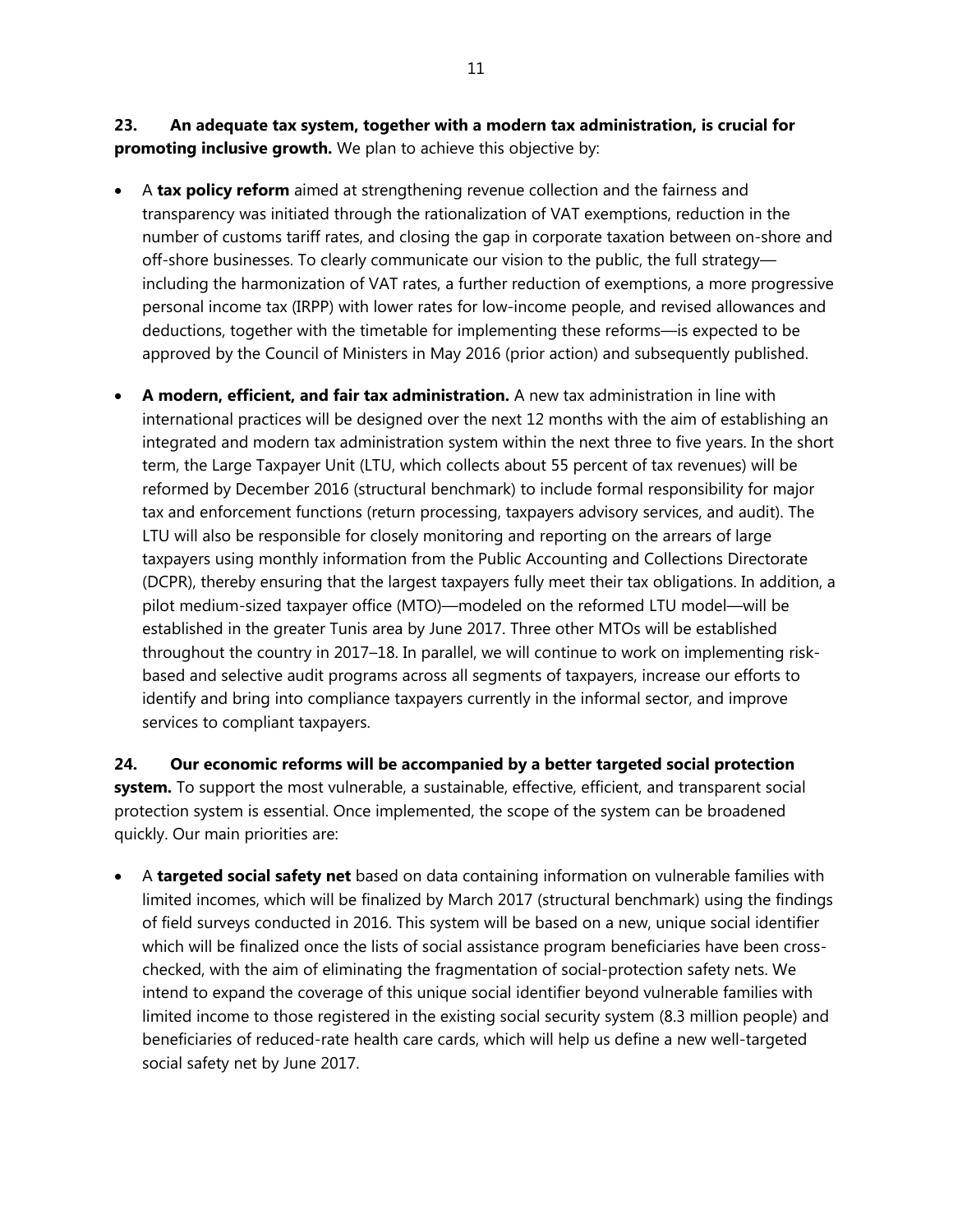A **pension scheme** that is more comprehensive and financially viable, to ensure people's security in retirement. Initially, adopting a voluntary increase in the retirement age in 2016 should smooth out short-term imbalances in the National Retirement and social Security Fund (CNRPS), which has no available cash reserves and will post an annual deficit of 0.4 percent of GDP. Discussions within the National Council on Social Dialogue—which will be established in May 2016 once the national assembly has approved its creation—are planned in order to completely overhaul the system by 2017, reestablishing the CNRPS' financial viability. The key elements of the reform will focus on reviewing the parameters for calculating pensions (e.g., the replacement rate), the rate of contributions, and benefits. Developing this strategy will take into account the guidance defined by the reform of the civil service.

**25. More effective public financial management is needed to increase transparency and good governance and assure the efficiency and effectiveness of public services.** Our actions will focus on three main areas:

- **A new organic budget law.** This law, to be published in the official gazette in December 2016 (structural benchmark), will ensure that the budget is better designed. It will provide additional budget information (new functional classification), allow for tighter control on expenditures, and simplify budget execution and monitoring procedures. It will also entrench performance-based budgeting, with 18 ministries (85 percent of the budget) already preparing their budgets according to the new classification and a multiyear framework.
- **Cash-flow management.** Coordination will be strengthened between the Directorate General of Debt, the Treasury, and other units in the Ministry of Finance to improve cash flow management. This will be supported by monitoring a Treasury Single Account (TSA) that would only regroup sub-accounts that relate to central government. The management of TSA operations will benefit from Fund TA.
- **Reform of the public investment framework** to make it more effective and help accelerate public investment to 7 percent of GDP by 2020. The overhaul of the procurement system has started to show results with a 76 percent increase in new contracts awarded in 2015. At the same time, increased flexibility in reallocating investment expenditures from stalled to viable projects has helped improve the execution rate on investments to 90 percent in 2015. We will continue to identify constraints on, and introduce flexibility in, the execution of investment projects, especially in the most marginalized areas. Better planning, monitoring and follow-up in the regions will go hand in hand with the redeployment of staff, a main element of the civil service reform. Our priorities include identifying high-priority projects to be included in the 5-year development plan, simplifying procedures, accelerating the establishment of an evaluation and monitoring system for government projects at the regional and national levels, and reducing land-deed constraints.

**26. Our debt management will be strengthened throughout the program.** With TA from the World Bank, we will finalize a medium-term debt strategy by the end of December 2016 (structural benchmark) with the aim of strengthening debt management and minimizing costs, optimizing the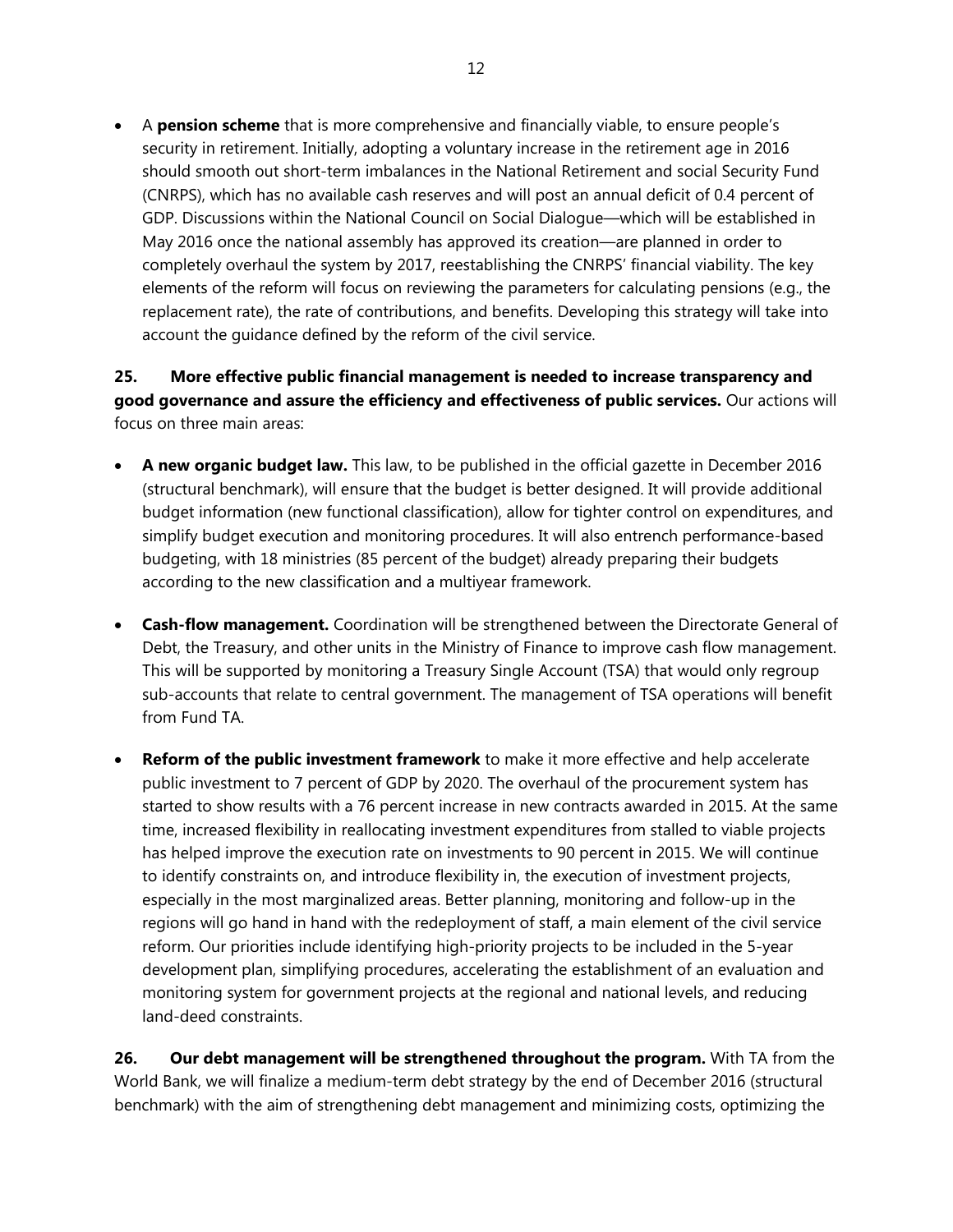composition of domestic and external debt, and ensuring debt sustainability. In coordination with the capital market development strategy, we will finalize an action plan by June 2016 to establish a debt management agency in 2017, which will have the authority to analyze fiscal risks and financing options. The agency will also closely monitor risks arising from guarantees (currently equivalent to about 12 percent of GDP). To help deepen the domestic market, we will publish the timetable of regular auctions of government securities with three months' advance notice. We will also examine the possibility of issuing short-term treasury bills.

**27. Stepping up the fight against corruption and increasing transparency will help the government fulfill its accountability responsibility to citizens and contribute to a better understanding of the reform impact.** Improving electronic access to information and public services and reforming statistics are critical.

- **Reforming the anti-corruption framework.** The government is currently drafting a law to be approved no later than December 2016 (structural benchmark) to set up an independent "highlevel constitutional body to fight corruption and promote good governance," which will be adequately resourced with criminal investigatory powers and access to relevant information to perform its functions. In the meantime, the government will issue a decree strengthening the oversight powers of existing "good governance units". Three additional laws are under preparation: (i) protection for whistleblowers (citizens who report corruption cases in government services), (ii) conflicts of interest in the public sector, and (iii) financial disclosure of net worth by senior government officials. The government will also continue to strengthen the AML/CFT framework to address corruption risks, specifically by implementing enhanced customer due diligence measures for domestic politically exposed persons in line with the FATF standard, and strengthening AML/CFT supervision" helped by the work of two commissions set up by the new August 2015 Anti-Terrorism and Money Laundering law
- **Reforming the system for data production, dissemination, and access.** In December 2015, a citizens' budget was published online for the first time. Tunisia has joined the "open government initiative", and the Ministry of Finance recently put the Mizaniatouna portal online to disclose budget performance. A draft organic law on access to information was voted by the ARP in March 2016, with its implementation decrees to be finalized by September 2016. This law will establish and facilitate access to government data. Moreover, a national e-Gov plan will bring government services in a unified portal online.
- **Reforming the statistics system.** Eurostat has completed a comprehensive diagnosis of our statistics system, and efforts to strengthen our national accounts statistics (both yearly and quarterly) are under way. Our reform strategy is aimed at consolidating the governance of the statistics system, modernizing the production of statistics, and maintaining quality standards. Our strategy will require substantial capacity-building for the National Bureau of Statistics (INS), a new National Statistics Charter, and the drafting of a new statistics law (in lieu of the 1999 law)—to be presented to the government in December 2016—to guarantee the independence of published statistics. It will strengthen the CBT's statistical and analytical capacities, including for the consolidation and modernization of monetary and balance-of-payments statistics. We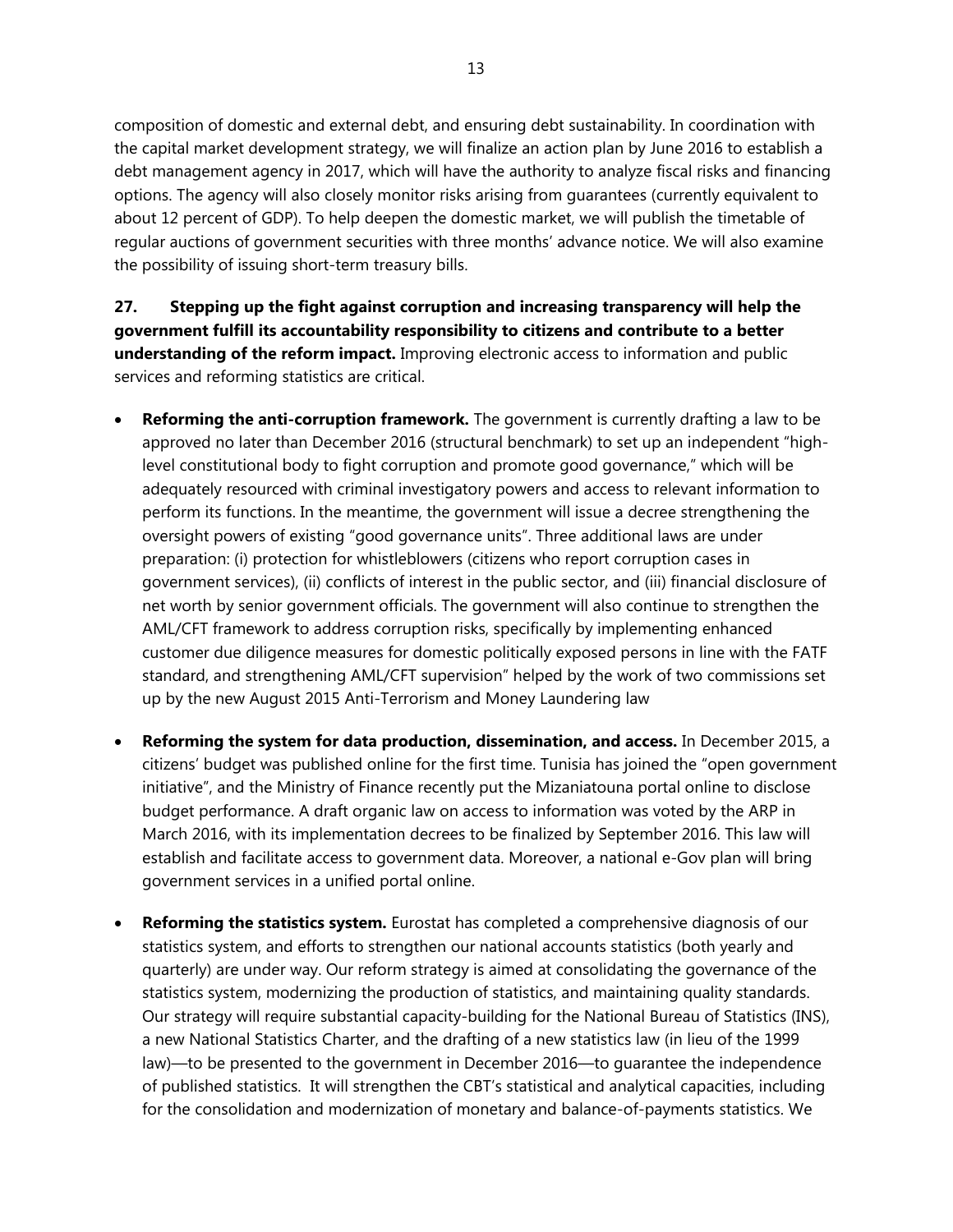are also committed to publish within agreed timelines the statistics required in support of industrial and employment policies, or for establishing national accounts. In this regard, the fiveyear household consumption survey will be completed in June 2016 and published no later than December 2016.

### **C. Financial Sector Policy**

**28. The soundness of the banking sector has improved, but vulnerabilities remain.** Three public banks have recently been recapitalized, increasing the solvency ratio of the sector as a whole from 9.4 percent in December 2014 to 12.2 percent in December 2015. All the banks (except for the Banque Franco Tunisienne and a large public bank (BNA)) were in full compliance with the 10 percent regulatory minimum at end-2015. Credit growth slowed to 5.8 percent at end-February 2016. Deposit growth in 2015 was half that of 2014 (November to October), which affected liquidity and caused excessive recourse to central bank refinancing, particularly in the case of one public bank that was not in compliance with the minimum liquidity ratio. With respect to nonperforming loans, in spite of some progress in resolving them, they remain high at about 16 percent of total loans, but covered to 65 percent by provisions.

### **29. We have pursued our reform program to stabilize and strengthen the banking sector.**

To coordinate future reform commitments, a committee chaired by the Minister of Finance has been set up in April 2016, bringing together various stakeholders involved in financial sector reforms. The committee will monitor progress on reform implementation, and identify areas for further action. The committee will liaise closely the coordinating unit established in the Office of the President for major reforms. Significant progress has already been made in the following areas:

- **Public banks.** The three public banks were recapitalized in 2015 to bring them into line with prudential standards, including the solvency ratio and provisioning requirements highlighted in audits conducted from 2013–15. For the three banks, updated versions of their restructuring plans will be approved by their boards of directors by May 2016 (prior action). These updates take into account the new economic outlook.
- **Legislative and regulatory framework.** The laws concerning the central bank statutes and bankruptcy procedures were approved in April 2016, with the law on banks and financial institutions (hereinafter referred to as the banking law) to be approved by Parliament in May 2016 (parliamentary approval of all three laws are prior actions), in line with good international practices.
- **Banking supervision.** Building on the progress over the past two years, the process of strengthening banking supervision continues. In 2015, penalties were systematically applied to banks that failed to maintain prudential ratios; general and thematic on-site inspections were conducted, especially those related to credit risk management; and the intermediate steps necessary to implement automated reporting and establish a rating system for lending institutions (SYNTEC) has been implemented.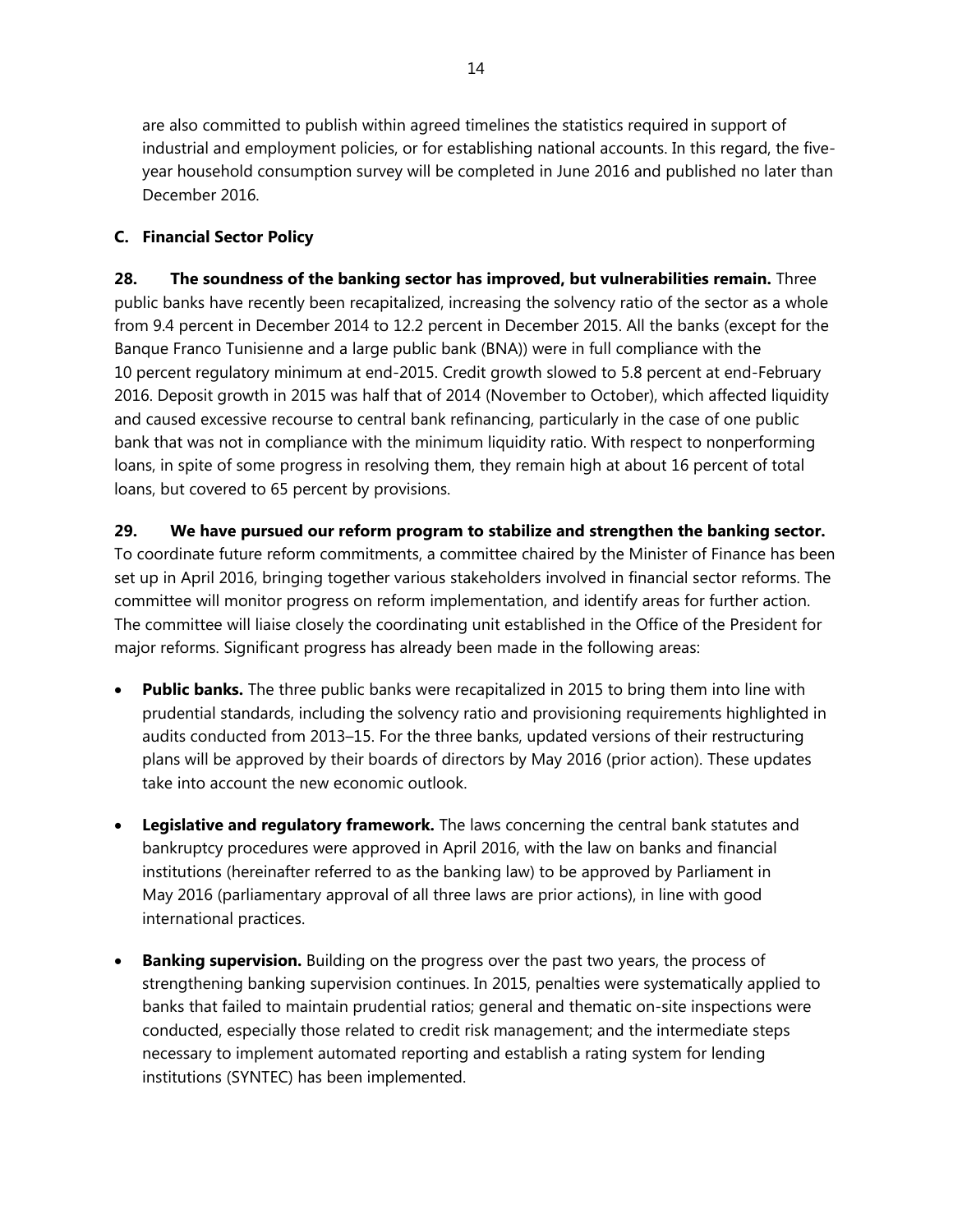**30. We are stepping up our efforts to reform the financial sector in order to reduce its vulnerabilities.** Reforms will focus on four priorities:

- **Strategic and operational restructuring of the three public banks.** After the recapitalization, public banks have begun a process of operational restructuring; in the last quarter of 2015 the banks' board of directors appointed new management. We will ensure the banks implement the restructuring plans approved by their boards of directors. The goals of the restructuring plan will feed into performance-based contracts (which monitor indicators such as the cost-to-income ratio and the restructuring of nonperforming loans, all on a consolidated basis including the banks' various subsidiaries) to accompany the restructuring (2016 end-June structural benchmark). In the medium term, the government will allow technical and strategic partners to purchase equity in the three banks by selling significant parts of its own stake, in order to strengthen banking expertise within the institutions and improve their governance. With respect to other minority stakes in banks held by the government, a divestment strategy is in progress.
- **Resolving nonperforming loans (NPLs)** is based on the following priorities: (i) implementing the bankruptcy law with the issuance of decrees setting out the corresponding implementing provisions by September 30, 2016, including a training program for officers of the court in the competent jurisdictions; (ii) setting up units within each public bank that specialize in NPL management by June 2016 to ensure that they are handled adequately; (iii) placing the governance structures of public banks on an equal footing with those of private banks by amending by December 2016 legal texts forbidding public banks from writing off nonperforming loans; (iv) adopting by December 2016 a new amendment to the law on credit recovery companies, allowing them to renegotiate NPLs directly with customers; and (v) simplifying the conditions whereby credit institutions can remove from their balance sheet unrecoverable loans that are fully provisioned (December 2016, as part of the budget law).
- **Strengthening risk-based supervision.** We will ensure that the 2015–20 action plan of the central bank's Directorate General of Banking Supervision (DGSB) is implemented, placing emphasis on meeting the plan's timeline. The plan has three main components:
	- **Overhauling the regulatory framework** to implement supervision based on the Basel Committee's three pillars (minimum capital requirements, supervisory review process, and market discipline). The framework will imply the adoption of CBT circulars on operational risk June 2016 and market risk the first quarter of 2017, with the support of technical assistance, and a regulatory guidance in September 2016 setting out qualitative standards that must be adhered to by the banks' internal ratings systems pursuant to circular 2006–19, thereby imposing the implementation of rating systems within the banks. By June 2016, the CBT will have comprehensive information on banks' intra-group transactions, including minority and nonfinancial holdings. Supervision will be carried out on a consolidated basis from the second half of 2018, unless the above-mentioned "reporting" information requires another prioritization and revision of the calendar. Lastly, the CBT will issue a circular in June 2016, whereby the lowering of the authorized maximum exposure vis-à-vis related parties will be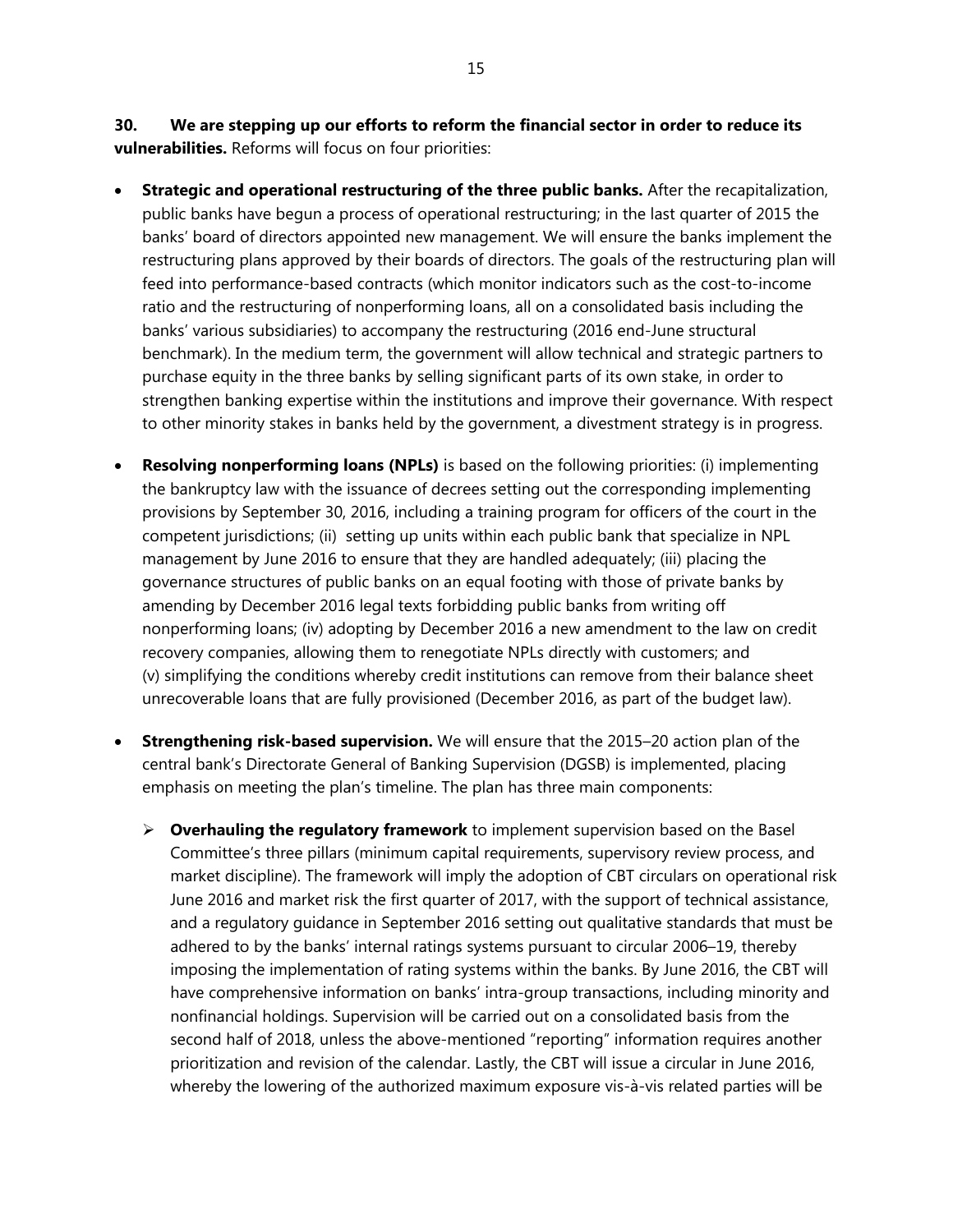phased in over two years, to 50 percent of a bank's Tier 1 capital at year-end 2017, and 25 percent at year-end 2018.

- **Developing the DGSB's operational capacities and information systems.** The SYNTEC system will link the supervisory intensity to banks' risk profiles, and a risk-based supervision manual will be applied systematically starting in December 2016 (structural benchmark). To optimize banks' data collection and treatment, reporting will be entirely automated from September 2016 onward. The DGSB's capacities will be strengthened by recruiting a dozen supervisors (in addition to the 10 already planned) for this specific purpose (with a closing date for applications no later than June 30, 2016).
- **Increasing on-site inspections over the next three years** and conducting at least seven general and/or thematic inspections a year as additional resources become available. In particular, by March 2017, the CBT will have conducted inspections in the seven largest private banks to verify that frameworks for credit risk management and provisioning meet best standards. The private banks' inspection program will take account those missions carried out in 2015 in two private banks. These seven inspections will be conducted with support from Fund TA and on the basis of terms of reference agreed upon with the CBT (completion of the seven inspections is a structural benchmark for end-March 2017). Moreover, the DGSB will continue to conduct inspections focusing on other prudential concerns (in particular, combating money laundering and monitoring the restructuring of the public banks)
- **Implementing the bank resolution framework and the deposit guarantee fund contained in the new banking law.** Implementation decrees for bank resolution and the depositguarantee fund will be adopted by September 30, 2016. The new rules will apply to all banks covered by the new resolution mechanism.

**31. To promote financial inclusion and improve access to credit for SMEs and individuals**, we will take the following three initiatives:

- **Developing a legal framework for private credit bureaus.** The regulatory framework for the operations of credit bureaus and the central bank's monitoring of their activities will be established in a separate organic law. Establishing private credit bureaus will complement the central credit register maintained at the CBT, allowing banks to better assess risk and grant loans, and reduce lending rates. Customers will be able to more easily switch between banks as part of a competitive marketplace. The new law on credit bureaus is expected to be adopted by Parliament in June 2016.
- **Reviewing the rules regarding the effective cost of borrowing and raising the cap on excessive lending rates.** This reform will be carried out in two phases. First, by December 2016 we will increase the allowable spread between the maximum lending rate allowed and effective rates on loans to at least the same level as it was in 2009 (i.e., 33 percent) (structural benchmark). By June 2017, we will finish overhauling the legal framework governing excessive interest rates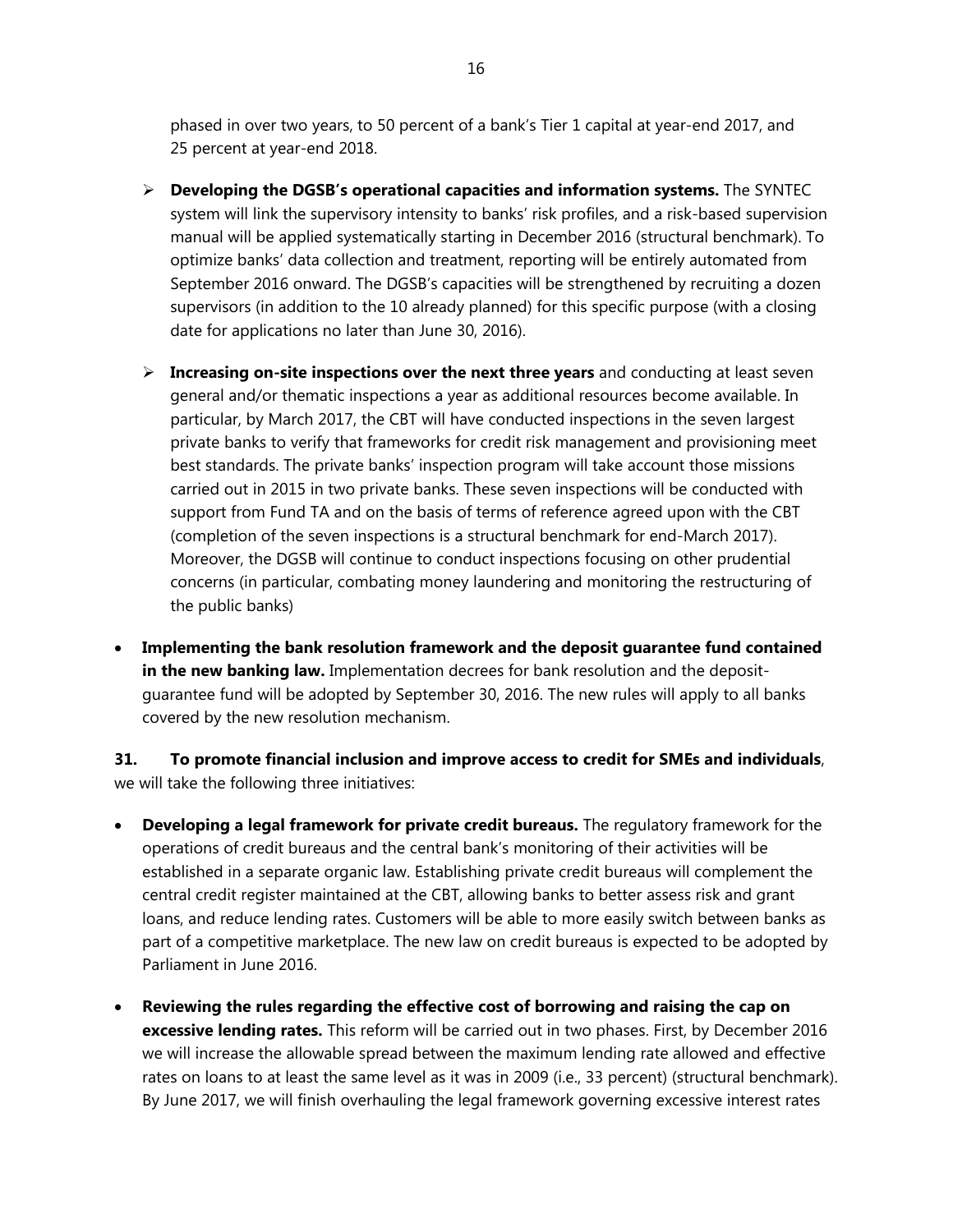by setting the threshold according to the borrower's profile (large enterprises, SMEs, professionals, individuals, etc.) rather than type of loans.

 **Streamlining government's support for the economy by establishing a Bank of Regions (BdR),** which will allow the government to support economic initiatives that the private sector does not finance. A number of public entities (the Banque Tunisienne de Solidarité [Tunisian Solidarity Bank], the Banque de Financement des Petites et Moyennes Entreprises [SME Financing Bank], the Caisse des Dépôts et Consignation [Savings and Loan Bank], and the Société Tunisienne de Garantie [Tunisian Guarantee Company]) are currently in charge of providing finance for developmental purposes. Some of these entities will be brought together within the BdR, for which the business model is currently being developed. The BdR should be set up by March 2017 with technical support from the KfW German development agency. The BdR's financing solutions (loans, guarantees, etc.) will be offered in partnership with commercial banks.

### **Structural reforms**

**32. A favorable business climate is necessary to unleash the potential of the private sector**  in driving growth and creating jobs. Our first priority is to improve the regulatory framework to allow greater competition, promote market access, protect investors' rights, and encourage transparency. This will require issuing and implementing decrees to operationalize the three laws listed below (structural benchmark for the end-September 2016):

- **The competition law.** The implementation of this law, approved in September 2015, will encourage competition and reduce government intervention by (i) strengthening the advocacy powers of the Competition Board, (ii) defining the duties and responsibilities of the Competition Board and the ministry with regard to competition-related issues, (iii) reducing the deadlines (from six to three months) in which the Ministry of Trade and Commerce reviews proposed concentrations of ownership or mergers submitted by relevant companies, and (iv) strengthening enforcement by increasing company fines from 5 to 10 percent of their turnover if they are in violation of competition laws.
- **Public-private partnerships (PPPs).** Approved in November 2015, the law will be operative once the implementation decrees have been finalized. The government is making PPPs operational through feasibility and budget risk assessments, particularly for two pilot projects in the water and infrastructure sectors. Once the law becomes effective, it will be supported by a monitoring framework for budget risks associated with PPP projects.
- **The investment code.** Approval of the investment code will establish a more transparent regulatory framework. The code will better protect investors, significantly improve investment governance, and promote greater market access, particularly through a program to reduce the number of permits and authorizations required over the next five years. It will also ensure consistency between the country's development objectives and the investment incentives, with tax incentives to be consolidated into the tax code. The government has drafted three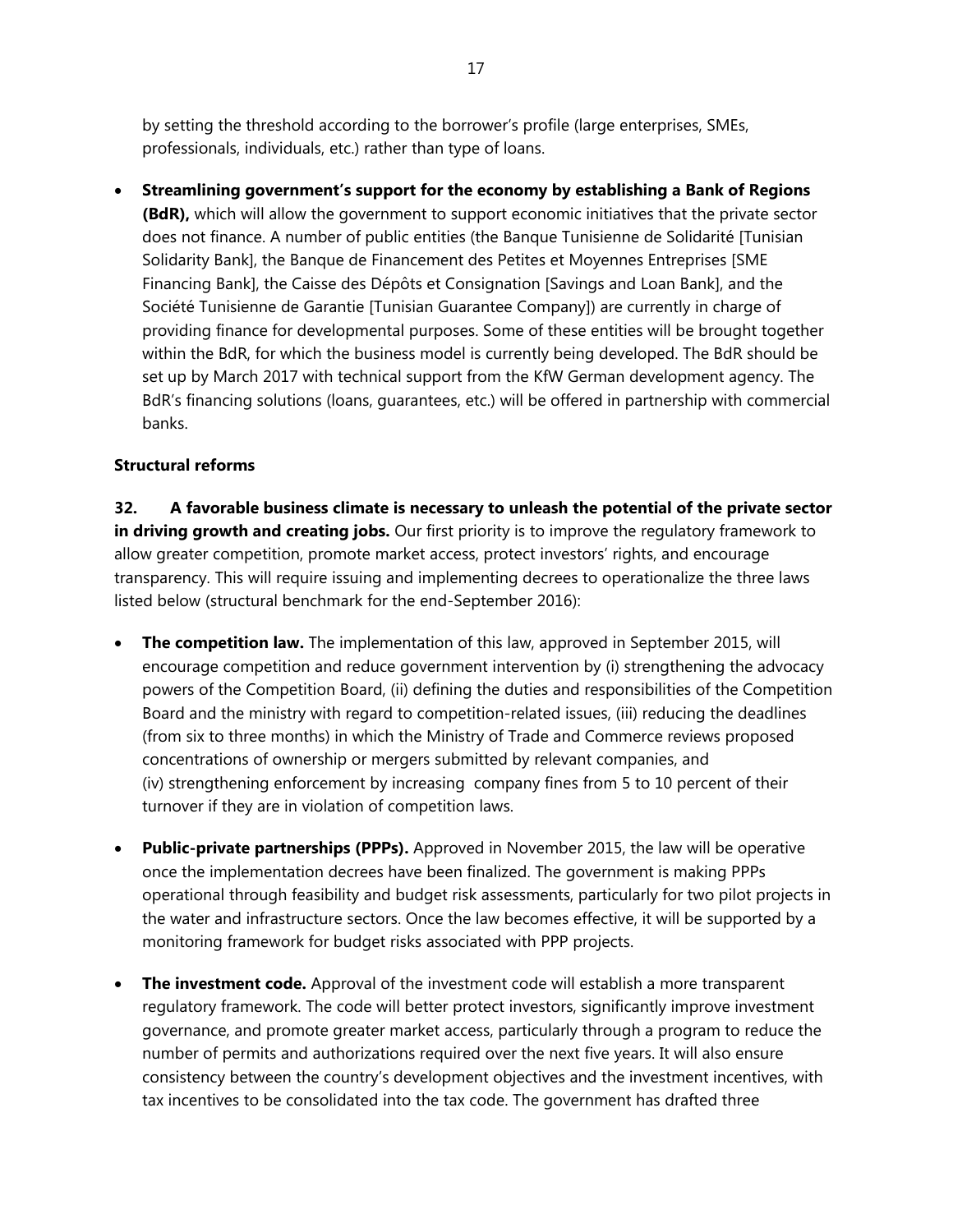implementation decrees that will be issued at the latest by September 2016 once the ARP has adopted the investment code.

**33. We will continue to streamline administrative procedures and regulations.** We have already streamlined about 376 customs and tax formalities and 154 administrative procedures, considered as priorities for private sector activity in the areas of transport, commerce, industry, justice, agriculture, social affairs, and land (and state-owned property) affairs. An impact study of the streamlining has started, and once complete in June 2016, we plan to initiate a third streamlining phase of 372 administrative procedures in the areas of housing infrastructure, territorial planning, healthcare, environment, tourism and interior. This stage will be carried out over the next two years.

**34. We are committed to reducing labor market frictions.** The National Dialogue on Employment, held in March 2016 in Tunis, resulted in a consultative dialogue and an analysis of job market developments. It helped establish a consensus amongst stakeholders on measures for the short and medium term. Following the conference, and with technical assistance from the International Labor Organization, we intend to develop by the first quarter of 2017 a national employment strategy that will: (i) improve the employability of job seekers, (ii) develop local SMEs, and (iii) reform vocational training so that, among other things, vocational training centers are more independent and have better governance. Lastly, we intend to speed up our efforts to implement work programs and support micro-projects that favor the youth and underprivileged areas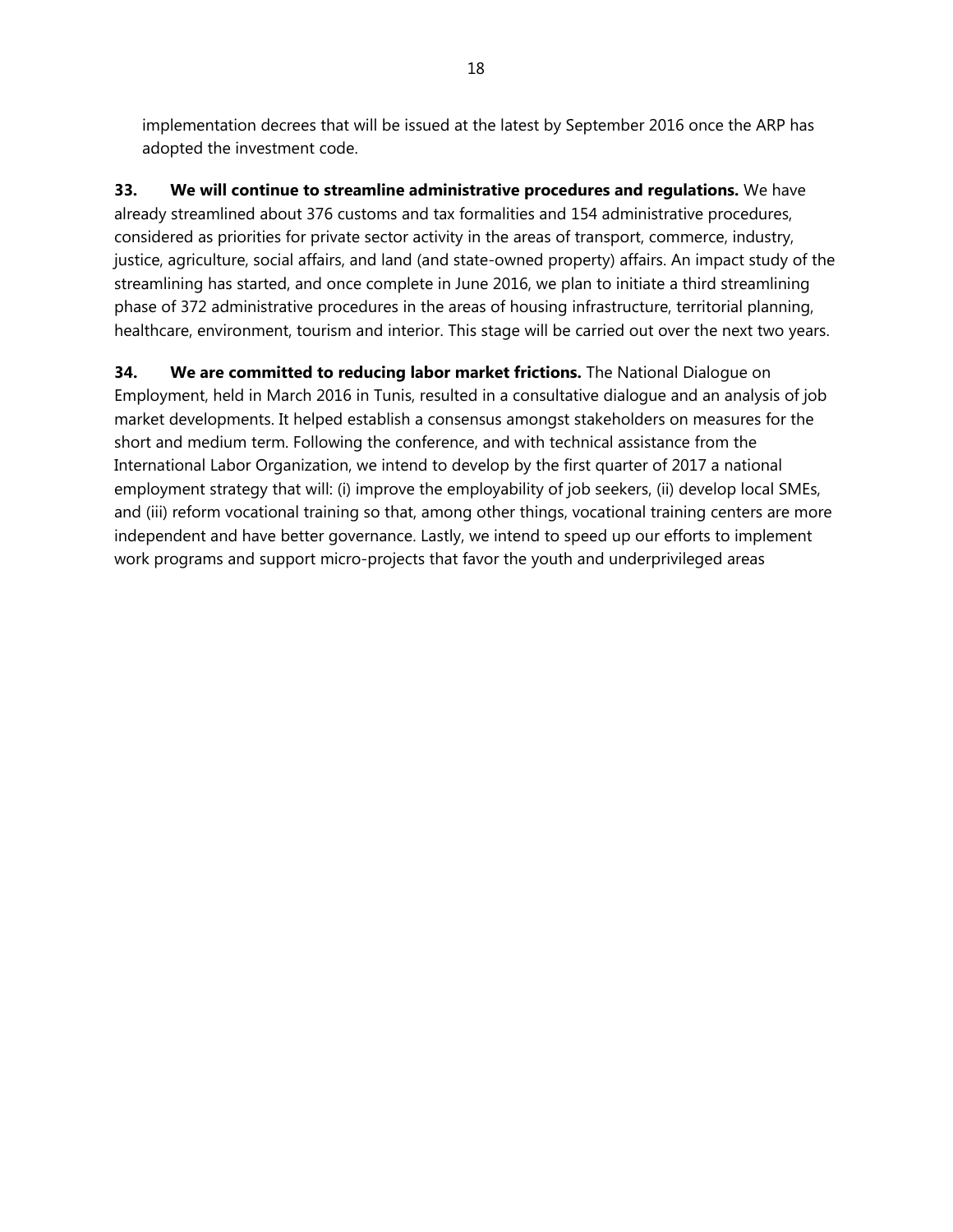### **Table 1. Tunisia: Quantitative Performance Criteria and Indicative Targets 1/2/**

|                                                                                                                 |                                                                                 | Table 1. Tunisia: Quantitative Performance Criteria and Indicative Targets 1/2/ |                                                                       |                                        |                        |                                                                          |             |
|-----------------------------------------------------------------------------------------------------------------|---------------------------------------------------------------------------------|---------------------------------------------------------------------------------|-----------------------------------------------------------------------|----------------------------------------|------------------------|--------------------------------------------------------------------------|-------------|
|                                                                                                                 | Table 1. Tunisia: Quantitative Performance Criteria and Indicative Targets 1/2/ |                                                                                 |                                                                       |                                        |                        |                                                                          |             |
|                                                                                                                 | Cumulative flows since<br>beginning of 2015 (unless<br>otherwise specified)     |                                                                                 | Cumulative Flows Since Beginning 2016 (unless otherwise<br>specified) |                                        |                        | Cumulative flows since beginning of<br>2017 (unless otherwise specified) |             |
|                                                                                                                 | December 2015                                                                   | March 2016                                                                      |                                                                       | June 2016 September 2016 December 2016 |                        | March 2017                                                               | June 2017   |
|                                                                                                                 | Projection                                                                      | Projection                                                                      | Proposed<br>QPC/target                                                | Indicative target                      | Proposed<br>OPC/target | Indicative target Indicative target                                      |             |
| Quantitative Performance Criteria                                                                               |                                                                                 |                                                                                 |                                                                       |                                        |                        |                                                                          |             |
| 1. Floor on the primary balance of the central government (cash basis excl. grants; million of Tunisian dinars) | $-3,246$                                                                        | $-274$                                                                          | $-1,209$                                                              | $-1,699$                               | $-2,326$               | $-814$                                                                   | $-676$      |
| 2. Ceiling on net domestic assets of the Banque Centrale de Tunisie (Stock; million of Tunisian dinars)         | 1,924                                                                           | 3,220                                                                           | 4,887                                                                 | 3,498                                  | 2,191                  | 2,363                                                                    | 2,826       |
| 3. Floor on net international reserves of the Banque Centrale de Tunisie (Stock; million of US dollars)         | 4,488                                                                           | 3,907                                                                           | 3,599                                                                 | 4,261                                  | 4,762                  | 4,773                                                                    | 4,523       |
| 4. Ceiling on Current Primary Expenditure (million of Tunisian dinars)                                          | 18,088                                                                          | 5,189                                                                           | 9,539                                                                 | 14,497                                 | 19,724                 | 5,244                                                                    | 9,637       |
| <b>Continuous Performance Criteria</b>                                                                          |                                                                                 |                                                                                 |                                                                       |                                        |                        |                                                                          |             |
| 5. Ceiling on the accumulation of new external debt payment arrears by the                                      |                                                                                 |                                                                                 |                                                                       |                                        |                        |                                                                          |             |
| central government                                                                                              | $\Omega$                                                                        | $\mathbf 0$                                                                     | $\mathbf{0}$                                                          | $\mathbf 0$                            | $\mathbf{0}$           | $^{\circ}$                                                               | $\Omega$    |
| <b>Quantitative Indicative Targets</b>                                                                          |                                                                                 |                                                                                 |                                                                       |                                        |                        |                                                                          |             |
| Floor on Social Spending 3/ (million of Tunisian dinars)                                                        | 1,335                                                                           | 262                                                                             | 626                                                                   | 926                                    | 1,534                  | 285                                                                      | 683         |
| Ceiling on the accumulation of new domestic arrears                                                             | $\Omega$                                                                        | $\mathbf{0}$                                                                    | $\Omega$                                                              | $\mathbf{0}$                           | $\mathbf{0}$           | $\Omega$                                                                 | $\mathbf 0$ |
| Program assumptions on which adjusters are calculated in case of deviations                                     |                                                                                 |                                                                                 |                                                                       |                                        |                        |                                                                          |             |
| External financing of the central government on a cumulative basis (in US\$ million) 4/                         | 1,507                                                                           | 75                                                                              | 309                                                                   | 1,308                                  | 2,352                  | 475                                                                      | 1,300       |
| of which: Multilateral (excluding IMF), bilateral and budget grants (in US\$ million)                           | 1.370                                                                           | $\Omega$                                                                        | 159                                                                   | 626                                    | 1,635                  | 400                                                                      | 800         |
| Public external debt service (interest and amortization) on a cumulative basis (in US\$ million)                | 961                                                                             | 230                                                                             | 511                                                                   | 811                                    | 1.113                  | 270                                                                      | 1,175       |
| Bank recapitalization and civil service reform costs (in million TD)                                            | 647                                                                             | $\overline{0}$                                                                  | $^{\circ}$                                                            | $\mathbf 0$                            | $\mathbf 0$            | $\Omega$                                                                 | $\mathbf 0$ |
| Privatization receipts in FX (in US\$ million)                                                                  | $\Omega$                                                                        | $\mathbf{0}$                                                                    | $\mathbf 0$                                                           | $\Omega$                               | $\mathbf 0$            | $^{\circ}$                                                               | $\mathbf 0$ |
| Resident deposits at the BCT (in US\$ million) 5/                                                               | 1,269                                                                           | 1,269                                                                           | 1,269                                                                 | 1,269                                  | 1,269                  | 1,269                                                                    | 1,269       |
| Foreign exchange swaps between the CBT and commercial banks (in million TD) 5/                                  | 603<br>2.01285                                                                  | 603                                                                             | 603                                                                   | 603                                    | 603                    | 603                                                                      | 603         |

2/ For purposes of calculating program adjusters, foreign currency amounts will be converted at program exchange rates.

3/ Public capital expenditures on social sectors and programs. 4/ Disbursment, includes project loans and capital market access but excludes IMF.

5/ At program exchange rate.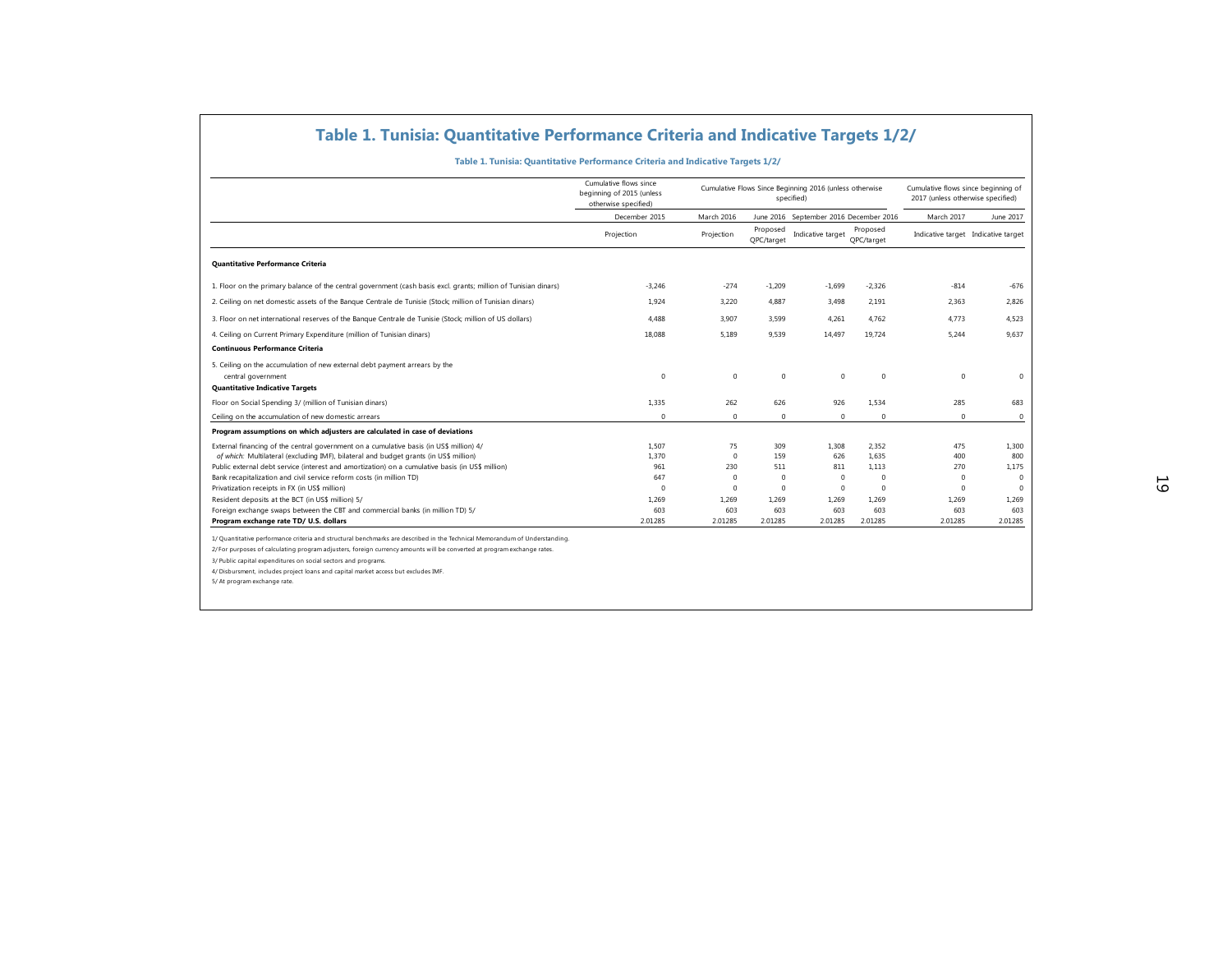| <b>Prior actions</b>                                                                                                                                                                                 | <b>Objective</b>                                                                                  |          |
|------------------------------------------------------------------------------------------------------------------------------------------------------------------------------------------------------|---------------------------------------------------------------------------------------------------|----------|
| Approval, by banks' boards, of the updated business plans for all three public banks.                                                                                                                | Financial sector stability                                                                        |          |
| Adoption, by the Assembly, of the People's Representatives (ARP), of the CBT law, the<br>banking law, and the bankruptcy law in line with good international practices.                              | Ensure financial sector stability,<br>modernize monetary regimes,<br>and support inclusive growth |          |
| Adoption, by the Council of Ministers, of the comprehensive tax reform strategy, in line with Fiscal sustainability and fairness<br>the principles of fairness and efficiency agreed with IMF staff. | and job creation                                                                                  |          |
| Proposed structural benchmarks                                                                                                                                                                       | Objective                                                                                         | Date     |
| I. Financial sector reform                                                                                                                                                                           |                                                                                                   |          |
| Approval, by the board of Directors of public banks (STB, BH, and BNA), of performance<br>contracts in line with their new restructuring plans.                                                      | Financial sector stability                                                                        | Jun-16   |
| Increase of the cap on lending rates to, at least, the 2009 level.                                                                                                                                   | Financial sector stability                                                                        | $Dec-16$ |
| Systematic use, by the supervisors, of the new manual on risk-based supervision.                                                                                                                     | Financial sector stability                                                                        | $Dec-16$ |
| Inspection of the seven largest private banks in line with the best standards and with IMF<br>Technical Assistance as agreed with the CBT.                                                           | Financial sector stability                                                                        | $Mar-17$ |
| II. Budget Policy and Reforms of Public Institutions                                                                                                                                                 |                                                                                                   |          |
| Approval, by the Council of Ministers, of a comprehensive strategy on civil service reform.                                                                                                          | Fiscal sustainability and fairness                                                                | $Sep-16$ |
| Signature of performance contracts for the five largest public enterprises.                                                                                                                          | Better monitoring of fiscal risks                                                                 | $Sep-16$ |
| Completion of the functional review of four ministries (Health, Education, Finance, and<br>Infrastructure).                                                                                          | Fiscal sustainability and quality<br>public services                                              | $Dec-16$ |
| Publication, in the official journal, of the organic budget law.                                                                                                                                     | Fiscal sustainability and fairness                                                                | $Dec-16$ |
| Establishment of a Large Taxpayers Unit to include formal responsibility for the major tax<br>and enforcement functions (return processing, taxpayer advisory services, and audit).                  | Fiscal sustainability and fairness                                                                | $Dec-16$ |
| Adoption of a medium-term debt strategy.                                                                                                                                                             | Debt sustainability and<br>deepening of financial markets                                         | $Dec-16$ |
| III. Sectoral reforms/private sector development                                                                                                                                                     |                                                                                                   |          |
| Adoption of the implementation decrees for the new law on competition, law on PPPs, and<br>new investment code.                                                                                      | Inclusive growth and job creation                                                                 | $Sep-16$ |
| Creation of an independent, high anti-corruption authority.                                                                                                                                          | Good governance and fairness                                                                      | $Dec-16$ |
| Establishment of a databank on vulnerable households.                                                                                                                                                | Social protection and fairness                                                                    | Mar-17   |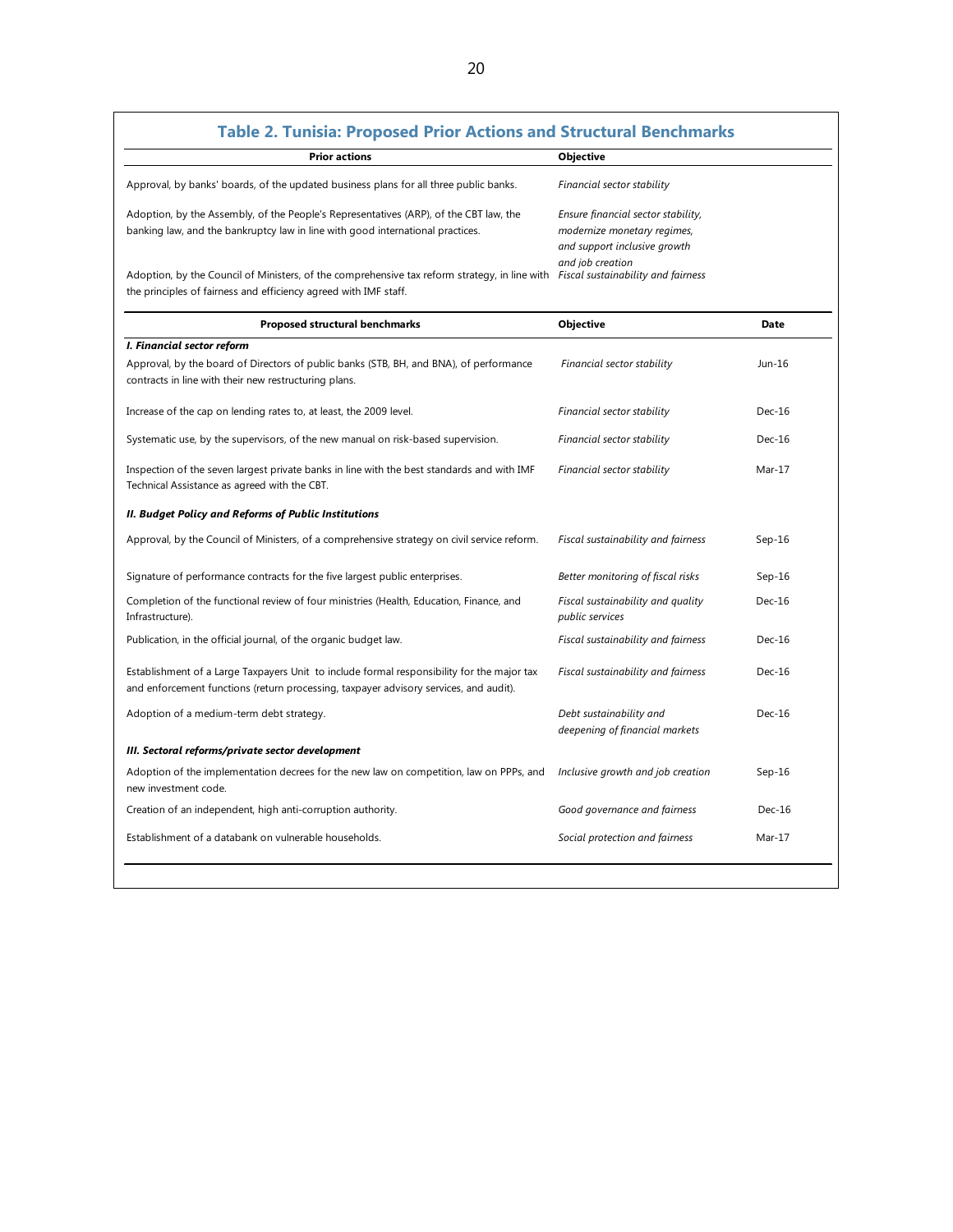# **Attachment II. Technical Memorandum of Understanding**

**1.** This Memorandum establishes the agreement between the Tunisian authorities and IMF staff concerning the definition of the quantitative performance criteria and indicative targets under the program supported by the Extended Fund Facility. It also sets out the content and frequency of data reporting to IMF staff for program monitoring purposes.

**2.** The quantitative criteria and targets are defined in Table 1 of the Memorandum of Economic and Financial Policies (MEFP) attached to the Letter of Intent dated May 2, 2016. For program purposes, all assets, liabilities, and flows denominated in foreign currencies will be valued at the "program exchange rate," as defined below, with the exception of items affecting the government's budgetary accounts, which will be measured at current exchange rates. For program purposes, the exchange rate corresponds to the accounting exchange rate of the CBT prevailing on December 31, 2015, as shown in the table below. For the SDR, the program exchange rate is 1 SDR = 2.797590 Tunisian dinars.

|            | <b>Program Exchange Rates, Tunisian Dinars</b><br>per FX Currency at End-December 2015 |
|------------|----------------------------------------------------------------------------------------|
|            | (Accounting exchange rate of the CBT)                                                  |
| Currency   | Exchange rate                                                                          |
| <b>AED</b> | 0.54802                                                                                |
| <b>BHD</b> | 5.3373                                                                                 |
| CAD        | 1.45005                                                                                |
| <b>CHF</b> | 2.0322                                                                                 |
| <b>DKK</b> | 0.2947335                                                                              |
| <b>DZD</b> | 0.01878                                                                                |
| <b>EUR</b> | 2.1993                                                                                 |
| GBP        | 2.9837                                                                                 |
| <b>JPY</b> | 0.0167135                                                                              |
| <b>KWD</b> | 6.63225                                                                                |
| <b>LYD</b> | 1.44535                                                                                |
| <b>MAD</b> | 0.203175                                                                               |
| <b>NOK</b> | 0.228923                                                                               |
| QAR        | 0.552815                                                                               |
| <b>SAR</b> | 0.53634                                                                                |
| <b>SEK</b> | 0.23918                                                                                |
| USD        | 2.01285                                                                                |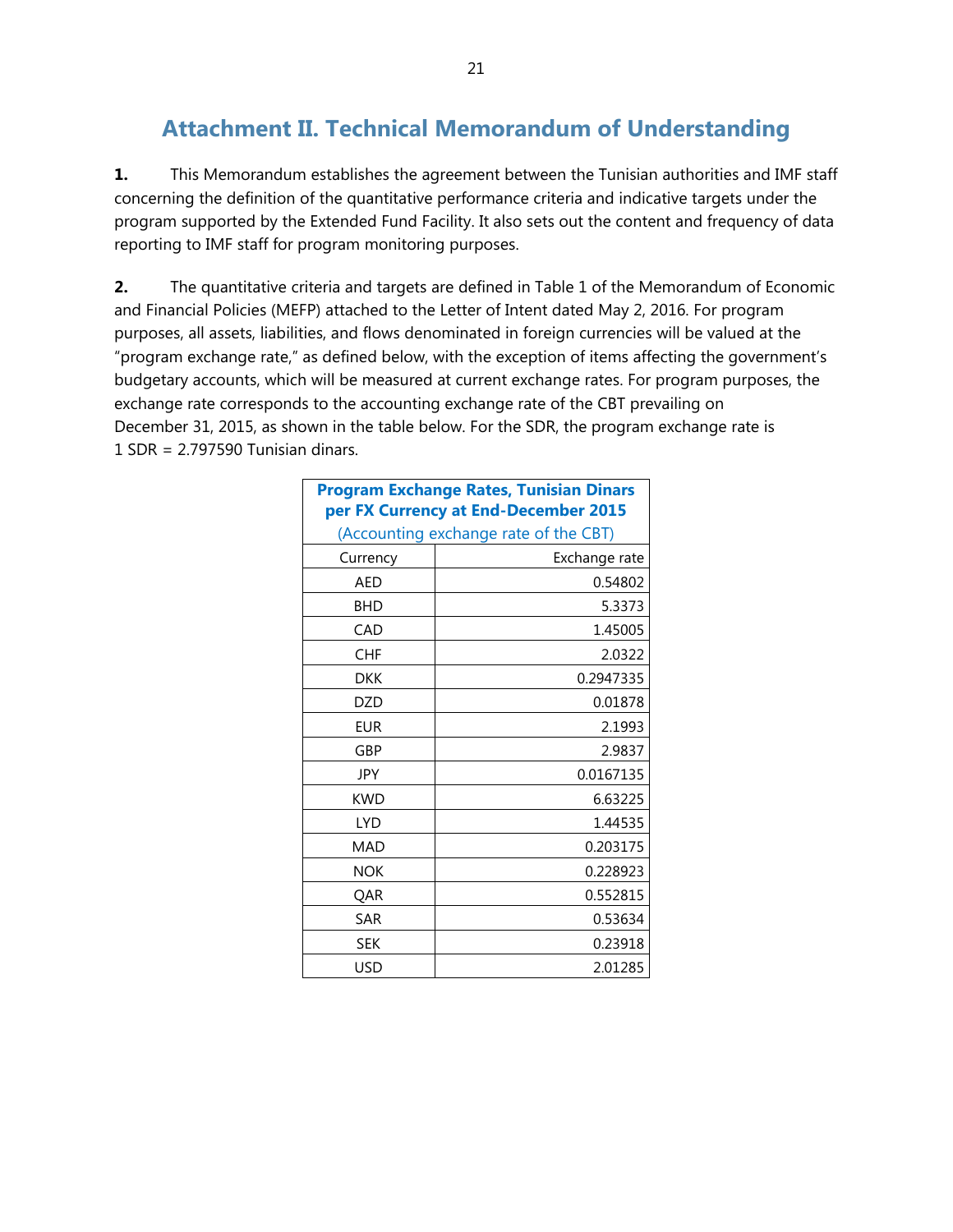**3.** Monetary gold assets will be valued, against the corresponding value in Dinar (at the program exchange rate) at the price of 2,138.15 dinar per ounce of gold in the international market on 12/31/2015 (London morning fixing). The stock of gold is 4.13 tons (4,129,806 grams) on December 31, 2015.

**4.** For data reporting purposes, the Ministry of Economy and Finance (MoF), the Ministry of Planning and Economic Cooperation (MDCI), the National Institute of Statistics (INS), and the Central Bank of Tunisia (CBT) will follow the rules and the format considered appropriate for data reporting as covered by this technical memorandum of understanding, unless otherwise agreed with IMF staff.

# **DEFINITION OF PERFORMANCE CRITERIA AND INDICATIVE TARGETS**

## **A. Performance Criteria and Indicative Targets**

## **5. The quantitative performance criteria and indicative targets specified in Table 1 of the MEFP are**:

### **Performance criteria**

- A performance criterion (**floor**) on the net international reserves of the Central Bank of Tunisia.
- A performance criterion on the net domestic assets **(ceiling)** of the Central Bank of Tunisia.
- A performance criterion (**floor**) on the primary balance of the central government, excluding grants.
- A performance criterion (**ceiling**) on total primary current expenditure of the central government.
- A continuous performance criterion on the accumulation of new external debt payment arrears (**zero ceiling**).

### **Indicative targets**

- An indicative target (**ceiling**) on accumulation of new domestic arrears.
- An indicative target (**floor**) on capital expenditures in priority social sectors and social programs.

**6. Measurement of criteria.** The performance criteria on net international reserves and net domestic assets are measured on a stock and semi-annual basis. The performance criteria on the central government deficit on the total primary current expenditure of the central government are measured on a semi-annual basis and cumulatively from the end of the previous year. Adjustment factors will also be applied to some of these criteria. The performance criterion on the accumulation of new external arrears is measured on a continuous basis. Indicative criteria will be monitored on a quarterly basis.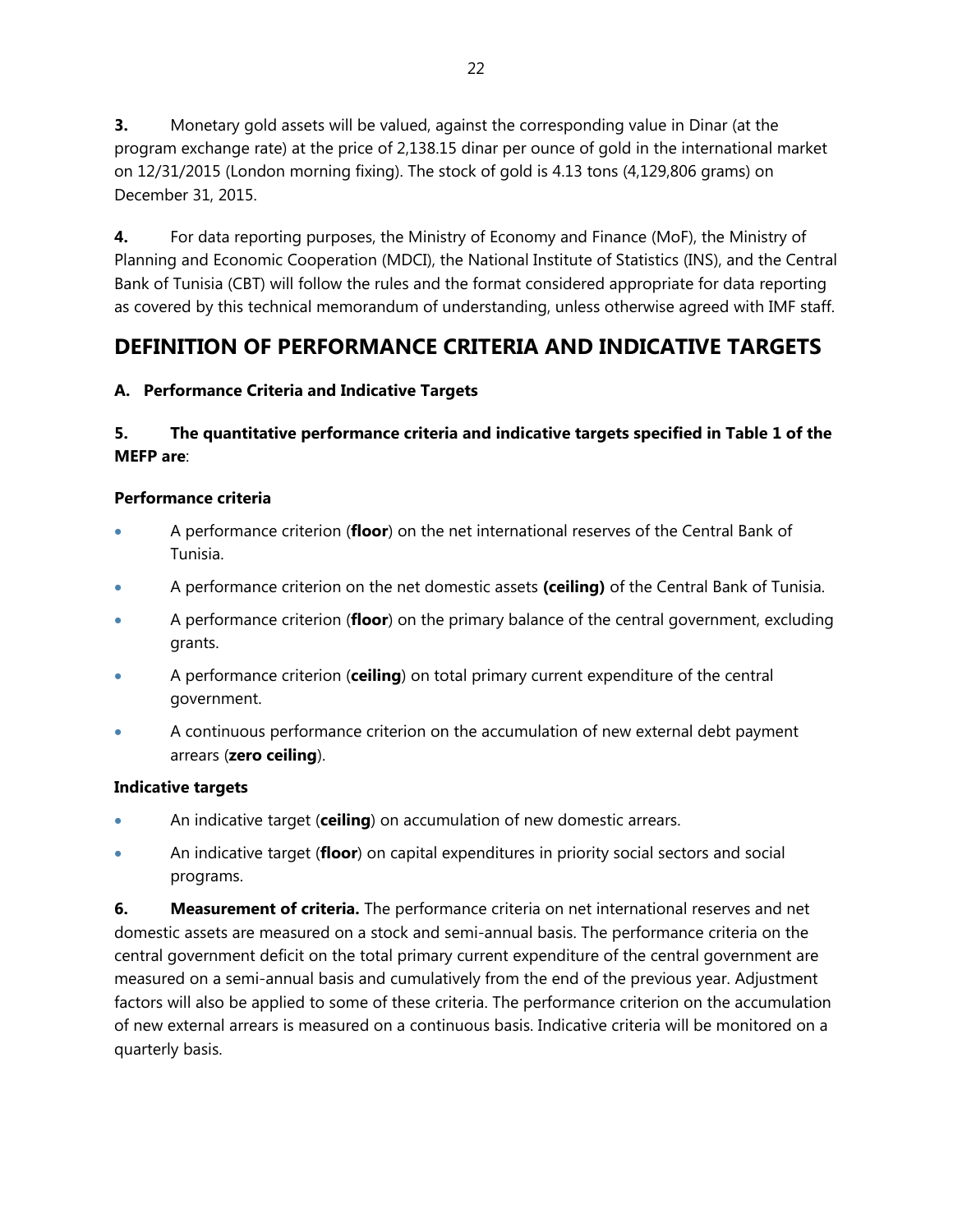### **B. Institutional Definition**

-

**7.** The **central government** comprises all ministries and agencies subject to central budgetary administration in accordance with the organic law on the government budget. Regional governments and municipalities subject to central budgetary administration are part of the central government.

**8.** The authorities will inform Fund staff of any new entity and any new program or special budgetary or extra-budgetary fund created during the period of the program to carry out operations of a budgetary nature. Such funds or new programs will be included in the definition of the central government.

### **C. Floor on the Net International Reserves of the Central Bank of Tunisia**

**9.** The **net international reserves (NIR)** of the Central Bank of Tunisia (CBT) are defined as the difference between the CBT's reserve assets and its liabilities in foreign currency to nonresidents. $1$ 

**10.** The **CBT's reserve assets** are the foreign assets immediately available and under the CBT control, as defined in the fifth edition of the IMF *Balance of Payments Manual*. They include gold, SDR assets, reserve position at the IMF, convertible foreign currencies, liquid balances held outside Tunisia, and negotiable foreign securities and bills purchased and discounted.

**11.** The **CBT's liabilities in foreign currency** to nonresidents include any commitment to sell foreign currencies associated with financial derivative transactions (such as swaps, futures, options), any portion of the CBT's assets (gold, for example) used as collateral, IMF and Arab Monetary Fund (AMF) credits outstanding, and deposits at the CBT of international organizations, foreign governments, and foreign bank and nonbank institutions. The government's foreign currency deposits at the CBT are not included in the liabilities, nor is any SDR allocation received after March 31, 2016.

 $1$  Deposits of residents in foreign currency (excluding government deposits) at the CBT are a form of external liability of the CBT; for operational and accounting purposes, and because of legal considerations related to the regulation of foreign exchange, the CBT includes residents' foreign currency deposits in the monetary base. To preserve the accounting consistency of the CBT's accounts and be in line with the standard definition of NIR within the framework of IMF programs, it is agreed: (i) to retain the accounting definition of external liabilities used in the CBT balance at December 31, 2015; (ii) to adopt the principle of adjusting NIR (in the opposite direction of the net domestic assets of the CBT) on the basis of the variation in the residents' deposits in foreign currency from end-December of the previous year. It also agreed that the residents' deposits in foreign currency at the CBT include the following components of reserve money: intervention/monetary market in foreign currency, foreign currency of aggregate intermediaries, non-negotiable placement of foreign currencies, and all other items operations in foreign currency (including deposits and derivatives products) created or included in reserve money and resulting in a liability of the Central Bank to residents. At end-December 2015, the value of the stock of deposits in foreign currencies of residents at the CBT, including swaps, was US\$1268.8 million at the program exchange rate.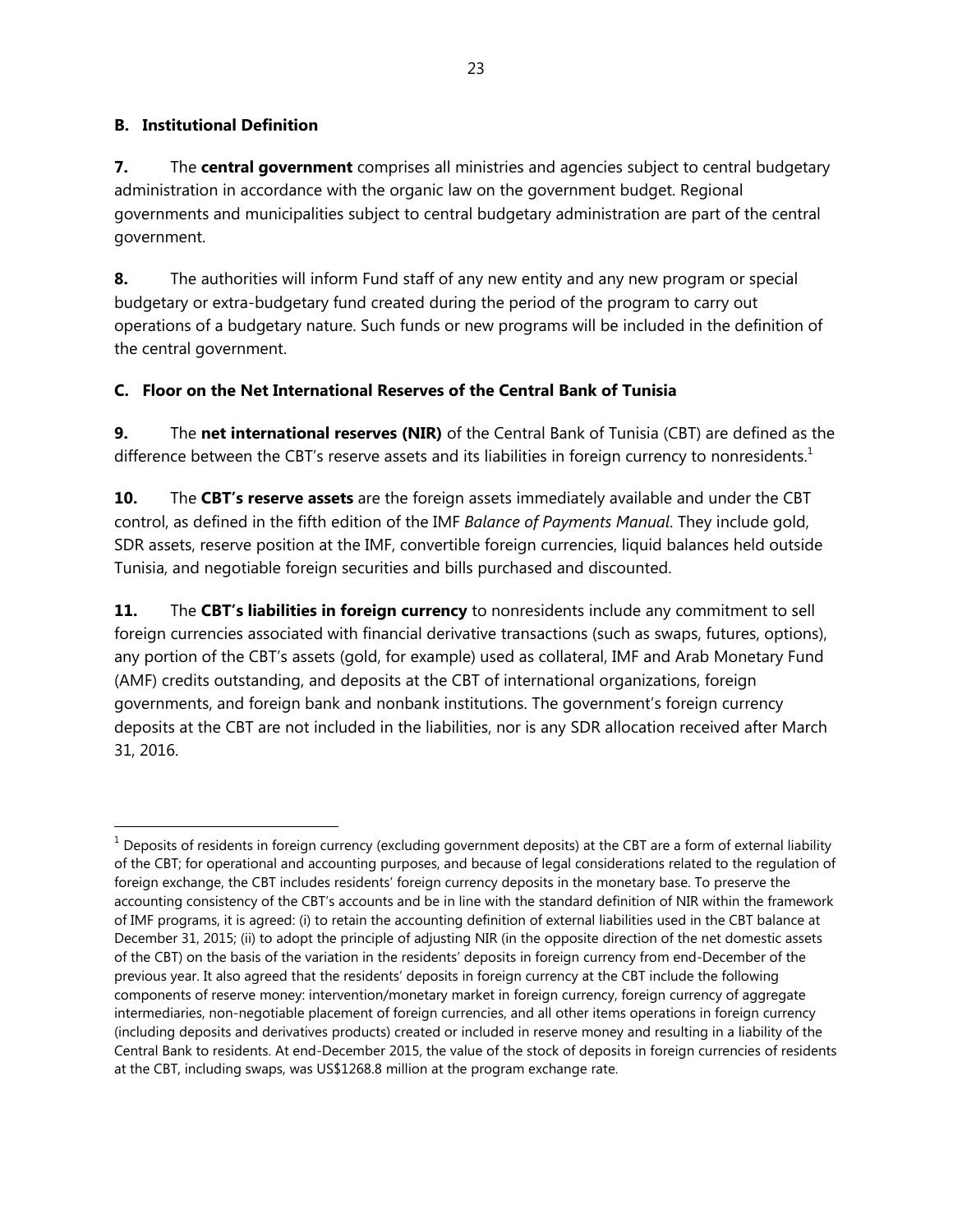**12.** All debt instruments issued in foreign currency by the CBT on behalf of the government after May 15, 2013 will be treated as **CBT liabilities**, unless the offering documents (prospectus) state clearly that (i) the CBT is acting as an agent to execute all sovereign debt instruments issued in foreign currency raised through the international markets for general budgetary purposes of the Republic of Tunisia (ii) debt is a liability of the central government; and (iii) a protocol between the CBT and the Ministry of Finance provides clearly that the CBT is authorized to pay all expenses and costs pertaining to the implementation of this issue as well as the interest and principal of the issue sum through direct deduction from the Treasury's current account established in the CBT's books.

**13.** The value of CBT reserve assets and liabilities in foreign currency will be calculated using program exchange rates (see Table above). On December 31, 2015, the value of the stock of net international reserves was US\$4,487.5 million, with the stock of reserve assets equal to \$7,496.6 million and the stock of CBT liabilities in foreign currency equal to US\$3,009.2 million (at program rates).

### **D. Ceiling on Net Domestic Assets**

**14.** The **CBT's net domestic assets** are defined as the difference between the monetary base and the net foreign assets of the CBT.

**15.** The **monetary base** includes: (i) fiduciary money (money in circulation excluding cash balances of banks and the Treasury); (ii) deposits of banks at the central bank (including foreign currency and deposit facility); and (iii) deposits of all other sectors at the central bank (i.e., other financial enterprises, households, and companies).

**16.** The **CBT's net foreign assets** are defined as the difference between the CBT's gross foreign assets, including foreign assets that are not part of the reserve assets, and all foreign liabilities of the CBT. Net foreign assets are valued at the program exchange rate defined in the above table.

### **E. Floor on the Primary Balance of the Central Government (Excluding Grants)**

**17.** Under the program, the **primary fiscal balance of the central government (excluding**  grants, on a cash basis) is measured on a financing basis and will be the negative sum of: (i) total net external financing; (ii) privatization receipts; (iii) net domestic bank financing; (iv) net domestic nonbank financing; *plus* (v) interest on domestic and external debt paid by the central government and *less* external budgetary grants received by the central government.

**18. Total net external financing** is defined as net external loans of the government, that is: new loan disbursements, *less* repayments of the principal. Project and budgetary loans of the central government are included, as well as any form of debt used to finance central government operations.

**19. Privatization receipts** are the government receipts from the sale of any government asset. This includes revenues from the sale of government shares in public and private enterprises, sales of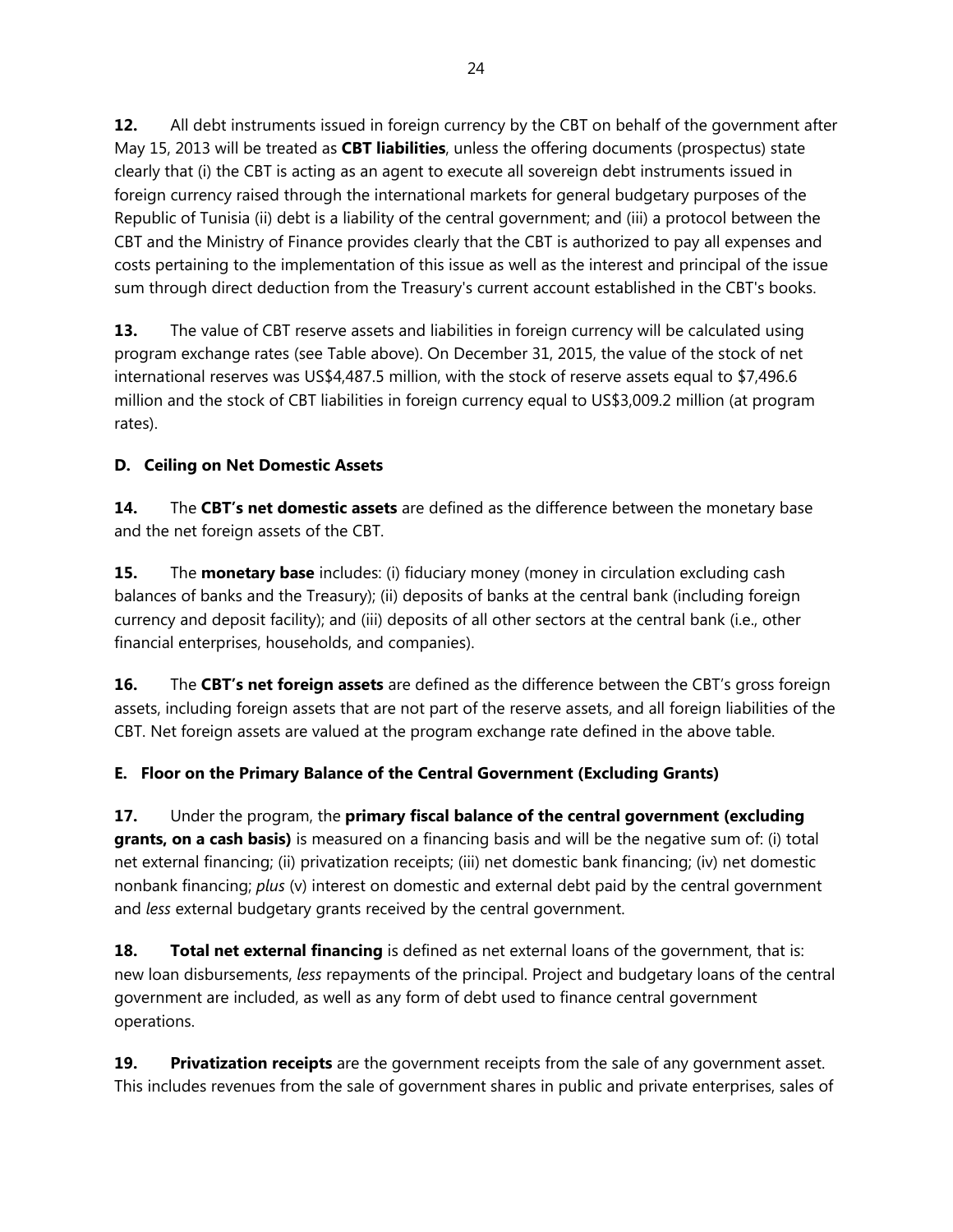nonfinancial assets, sales of licenses, and the sale of confiscated assets, excluding the confiscation of bank accounts. For the adjustor in NIR (see below), only receipts in foreign currency are included.

**20. Net domestic bank financing of the central government** is the sum of: the change in net bank loans to the central government (in Tunisian dinars and foreign currency) and the change in central government deposits at the CBT (this includes all central government accounts at the CBT, in particular (i) Treasury current account excluding the sub accounts N-bis, those related to Public Administrative Entities (EPA) and to local governments; (ii) Tunisian government account (miscellaneous dinar accounts); (iii) loan accounts; (iv) grant accounts; (v) FONAPRA-FOPRODI accounts; (vi) special accounts of the Tunisian government in foreign currency; (vii) accounts in foreign currency pending dinarization (subaccount: "mise a disposition"); (ix) and any other account that may be opened by the central government at the CBT or banks. Following the unification of government accounts at the CBT into a Single Treasury Account, government accounts are consolidated in two categories ("Compte Central du Government "and "Comptes Spéciaux du Government") on the CBT's balance sheet (liabilities side).

**21. Net government borrowing from the banking system** is defined as the change in the stock of government securities (Treasury bills and bonds) held by banks and any other central government borrowing from banks, less repayments.

**22. Net domestic nonbank financing** includes: the change in the stock of government securities (Treasury bills and bonds) held by nonbanks (including social security funds) and any other central government borrowing from nonbanks, less repayments. In particular, any use of cash from non-banking institutions (including La Poste) to finance the Treasury would be counted as domestic non-bank financing. Total Treasury bills and other public debt instruments to be taken into consideration are calculated at the nominal/face value shown on the institutions' balance sheet and does not include accrued interest.

## **F. Ceiling on Central Government Primary Current Expenditure (excluding Interest Payments on Public Debt)**

**23.** Under the program, central government primary current expenditure is defined as the sum of central government expenditure on: (i) personnel wages and salaries; (ii) goods and services; (iii) transfers and subsidies; (iv) other unallocated current expenditure<sup>2</sup>.

### **G. Ceiling on the Accumulation of External Arrears**

**24. Arrears on external debt payment** are defined as late payments (principal and interest) on external debt or guarantees as defined in *External Debt Statistics: Guide for compilers<sup>3</sup>* by the central

<sup>-</sup> $2$  The methodologies used to measure current expenditure categories for the central government are those used to design the table of central government financial operations presented in the macroeconomic framework.

<sup>&</sup>lt;sup>3</sup> The definition of debt set forth in *External Debt Statistics: Guide for Compilers* reads as the outstanding amount of those actual current, and not contingent, liabilities, created under a contractual arrangement through the provision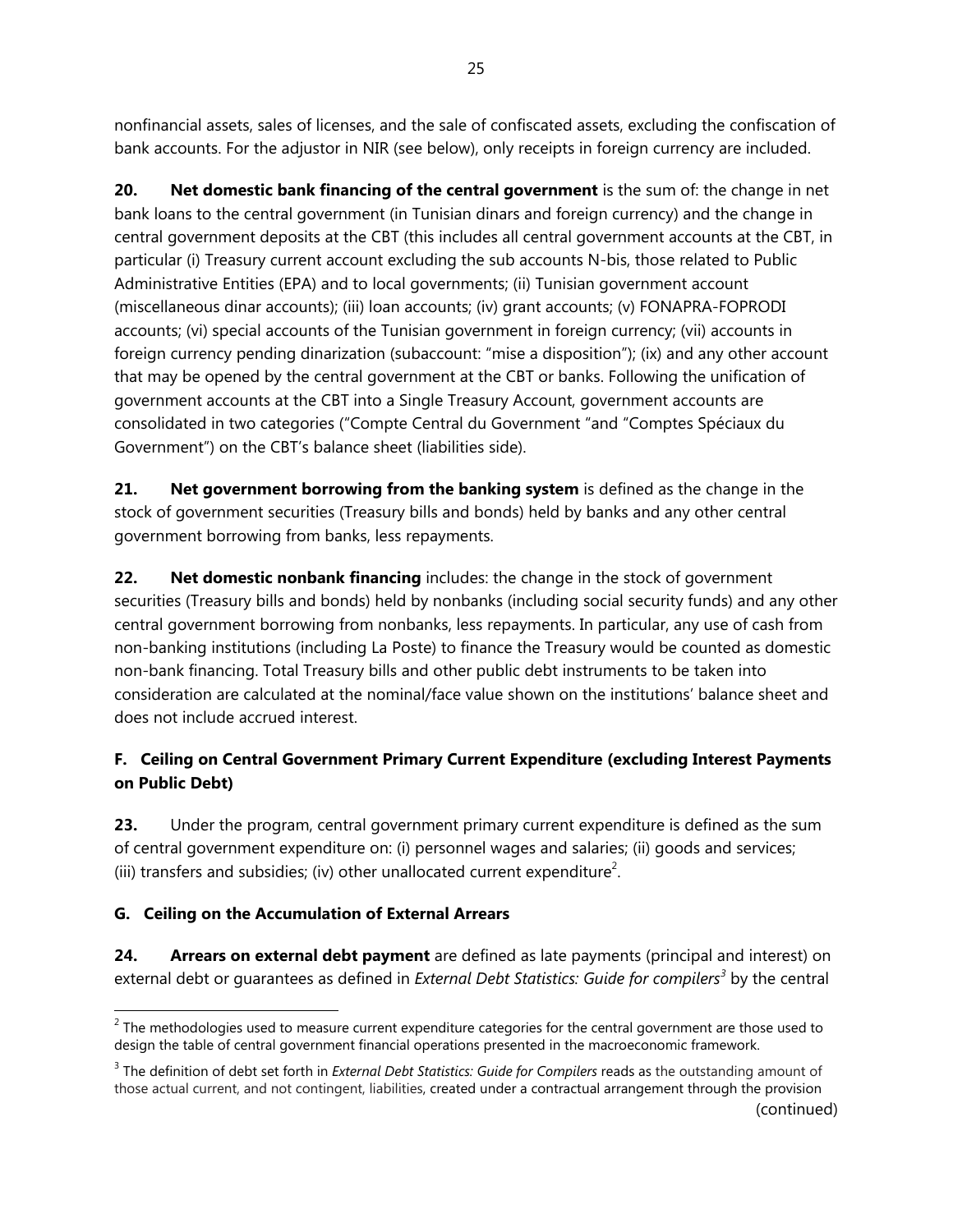government or the CBT after 90 days from the due date or the expiration of the applicable grace period.

### **H. Indicative Ceiling on the Accumulation of Domestic Arrears**

**25.** For program purposes, arrears on **domestic debt payment** are defined as amounts owed to domestic financial and commercial creditors that are 90 days or more overdue with respect to a specific maturity date (or as defined in the contractual grace period, if any). If no maturity date is specified, arrears are defined as amounts owed to domestic creditors that remain unpaid beyond 90 days or more after the date on which the contract was signed or upon receipt of the invoice.

### **I. Indicative Floor on Social Expenditures**

-

**26.** Social **expenditures** are defined as capital expenditures (development expenditures) on education, health, social transfers to needy families, the AMEL employment training program (and university scholarships), UTSS indemnities, family allocation as well as development expenditures of the Ministries of Women and Family Affairs, Youth and Sports and Social Affairs, and all new targeted cash transfers in support of vulnerable groups; all current expenditures ("dépenses de gestion") of the above-mentioned sectors and programs, as well as food and energy subsidies, are excluded.

## **J. Adjustment Factors for the Program Performance Criteria**

**27.** The **NIR** targets are adjusted upward (downward) if the cumulative sum of net external financing of the central government , the sum of budgetary grants, privatization receipts received in foreign currency, the increase (decrease) in the residents' foreign currency deposits at the CBT (including FX swaps) are greater (lower) than the levels observed in the table below. The NIR targets will be also adjusted upward (downward) if the total amount of cash payments on external debt service of the government is lower (greater) than the levels included in the table below.

**28. The net domestic assets (NDA)** targets will be adjusted upward (downward) based on the downward (upward) adjustment of the NIR floor if the cumulative sum of net external financing of the central government, the sum of budgetary grants, privatization receipts received in foreign

of value in the form of assets (including currency) or services, and which require payment(s) of principal and/or interest by the debtor at some point(s) in the future and that are owed to nonresidents by residents of an economy. Debts owed to nonresidents can take a number of forms, the primary ones being as follows: (i) loans, that is, advances of money to obligor by the lender made on the basis of an undertaking that the obligor will repay the funds in the future (including deposits, bonds, debentures, commercial loans, and buyers' credits) and temporary exchanges of assets that are equivalent to fully collateralized loans under which the obligor is required to repay the funds, and usually pay interest, by repurchasing the collateral from the buyer in the future (such as repurchase agreements and official swap arrangements); (ii) suppliers' credits, that is, contracts where the supplier permits the obligor to defer payments until sometime after the date on which the goods are delivered or services are provided; and (iii) leases, that is, arrangements under which property is provided which the lessee has the right to use for one or more specified period(s) of time that are usually shorter than the total expected service life of the property, while the lessor retains the title to the property.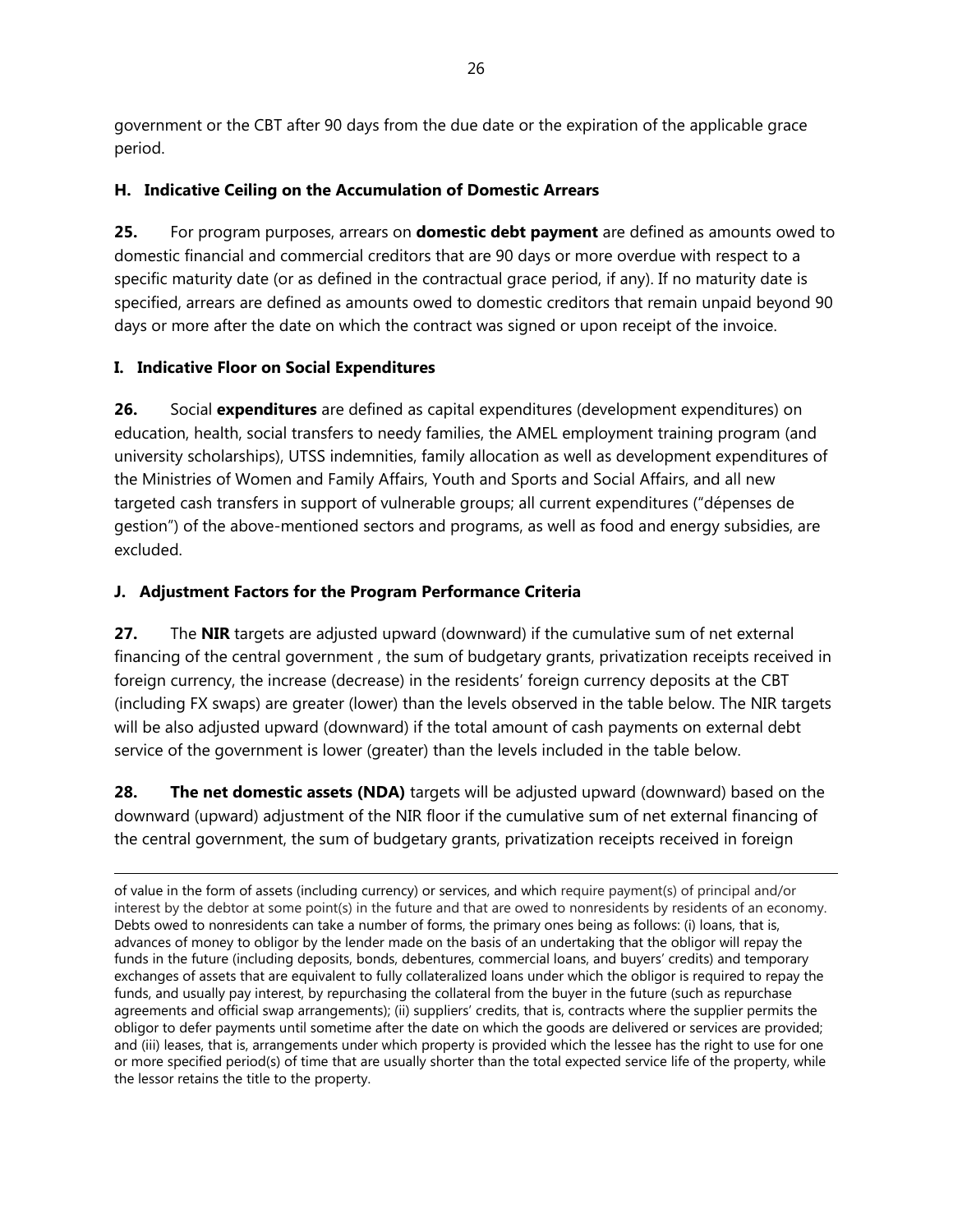currency, the increase (decrease) in residents' foreign currency deposits at the CBT are lower (greater) than the levels indicated in the table below. The NDA targets are also adjusted upward (downward) based on the downward (upward) adjustment of the NIR floor if the total amount of cash payments on external debt service are greater (lower) than the levels included in the table below. The NDA targets are also adjusted upward (downward) based on downward (upward) change in the stock of foreign currency swaps between Central bank and the commercial banks compared to the level on December 31, 2015 (US\$299.4 million, 602.65 million Tunisian dinars). The NDA ceiling will be converted into Tunisian dinars at the program exchange rate.

| (In million of US dollars)                                                       |        |                |                |                          |         |        |                |                |        |         |
|----------------------------------------------------------------------------------|--------|----------------|----------------|--------------------------|---------|--------|----------------|----------------|--------|---------|
|                                                                                  | 2016   |                |                |                          | 2017    |        |                |                |        |         |
|                                                                                  | Q1     | Q <sub>2</sub> | Q <sub>3</sub> | Q4                       | Year    | Q1     | Q <sub>2</sub> | Q <sub>3</sub> | Q4     | Year    |
| Official External Financing                                                      | 75.0   | 551.0          | 999.0          | 1.361.0                  | 2.985.9 | 475.0  | 1.143.2        | 75.0           | 893.2  | 2.586.4 |
| Project loans                                                                    | 65.0   | 65.0           | 65.0           | 65.0                     | 260.0   | 75.0   | 75.0           | 75.0           | 75.0   | 300.0   |
| Multilateral donors                                                              | ٠      | 476.0          | 419.0          | 1,281.0                  | 2.175.9 | 400.0  | 568.2          | ä,             | 318.2  | 1.286.4 |
| <b>AFDB</b>                                                                      |        | ٠              | 200.0          | 300.0                    | 500.0   |        |                |                |        |         |
| AMF (Arab Monetary Fund)                                                         |        |                |                |                          |         |        |                |                |        |         |
| IMF (budget support starting 2017)                                               | ٠      | 317.0          | $\sim$         | 317.0                    | 633.9   | ٠      | 318.2          | ×              | 318.2  | 636.4   |
| World Bank Group                                                                 |        | 50.0           | $\sim$         | 500.0                    | 550.0   | 400.0  |                |                | ٠      | 400.0   |
| European Union                                                                   | ٠      | 109.0          | 219.0          | 164.0                    | 492.0   | ٠      | 250.0          |                | ٠      | 250.0   |
| <b>Bilateral donors</b>                                                          |        |                |                |                          |         | ٠      |                |                |        |         |
| Financial Market Access and other                                                | 10.0   | 10.0           | 515.0          | 15.0                     | 550.0   | ٠      | 500.0          | $\sim$         | 500.0  | 1.000.0 |
| Sukuk and other market financing                                                 |        | ٠              | ٠              | $\overline{\phantom{a}}$ |         |        | 500.0          | $\sim$         | 500.0  | 1.000.0 |
| Market issuance with US Treasury guarantee                                       | ٠      | ٠              | 500.0          | $\sim$                   | 500.0   |        |                |                |        |         |
| Loan Transfers to SOEs                                                           | 10.0   | 10.0           | 15.0           | 15.0                     | 50.0    | ٠      |                |                |        |         |
| <b>Budget Grants</b>                                                             |        | ٠              | 47.7           | 45.4                     | 93.1    | ٠      | 150.0          | ×.             | 0.9    | 150.9   |
| <b>Privatization Receipts</b>                                                    | 0.0    | 0.0            | 0.0            | 0.0                      | 0.0     | 0.0    | 0.0            | 0.0            | 0.0    | 0.0     |
| Government External Debt Service                                                 | 206.5  | 280.9          | 282.5          | 282.6                    | 1052.5  | 265.9  | 807.1          | 445.7          | 332.2  | 1851.0  |
| Amortization                                                                     | 103.1  | 188.2          | 153.8          | 224.8                    | 669.9   | 142.2  | 725.1          | 327.4          | 282.9  | 1477.5  |
| Interest                                                                         | 103.4  | 92.7           | 128.7          | 57.8                     | 382.6   | 123.7  | 82.1           | 118.4          | 49.3   | 373.5   |
| Bank recapitalization and one-off costs linked to the civil service reform       | 0.0    | 0.0            | 0.0            | 0.0                      | 0.0     | 0.0    | 0.0            | 0.0            | 0.0    | 0.0     |
| FX swaps between the CBT and the commecial banks                                 | 299.4  | 299.4          | 299.4          | 299.4                    | 299.4   | 299.4  | 299.4          | 299.4          | 299.4  | 299.4   |
| FX swaps between the CBT and the commecial banks (in million of Tunisian dinars) | 602.7  | 602.7          | 602.7          | 602.7                    | 602.7   | 602.7  | 602.7          | 602.7          | 602.7  | 602.7   |
| Resident deposits at the BCT, including FX swaps                                 | 1268.8 | 1268.8         | 1268.8         | 1268.8                   | 1268.8  | 1268.8 | 1268.8         | 1268.8         | 1268.8 | 1268.8  |

**29.** The ceilings on the **NDA of the CBT** will also be adjusted downward or upward based on the amount of CBT reserves released/mobilized because of a possible decrease/increase in the reserve requirement.

**30.** The floor on the **primary balance of the central government**, excluding grants, will be adjusted upward/downward based on the amount used to recapitalize the public banks and all amount used to finance the severance pay of the voluntary departures which may be part of the civil service reform.

### **K. Monitoring and Reporting Requirements**

**31.** Performance under the program will be monitored using data supplied to the IMF by the Tunisian authorities as outlined in the table below, consistent with the program definitions above. The authorities will promptly transmit to the IMF staff these data and any data revisions previously transmitted to the IMF Resident Representative's office in Tunisia.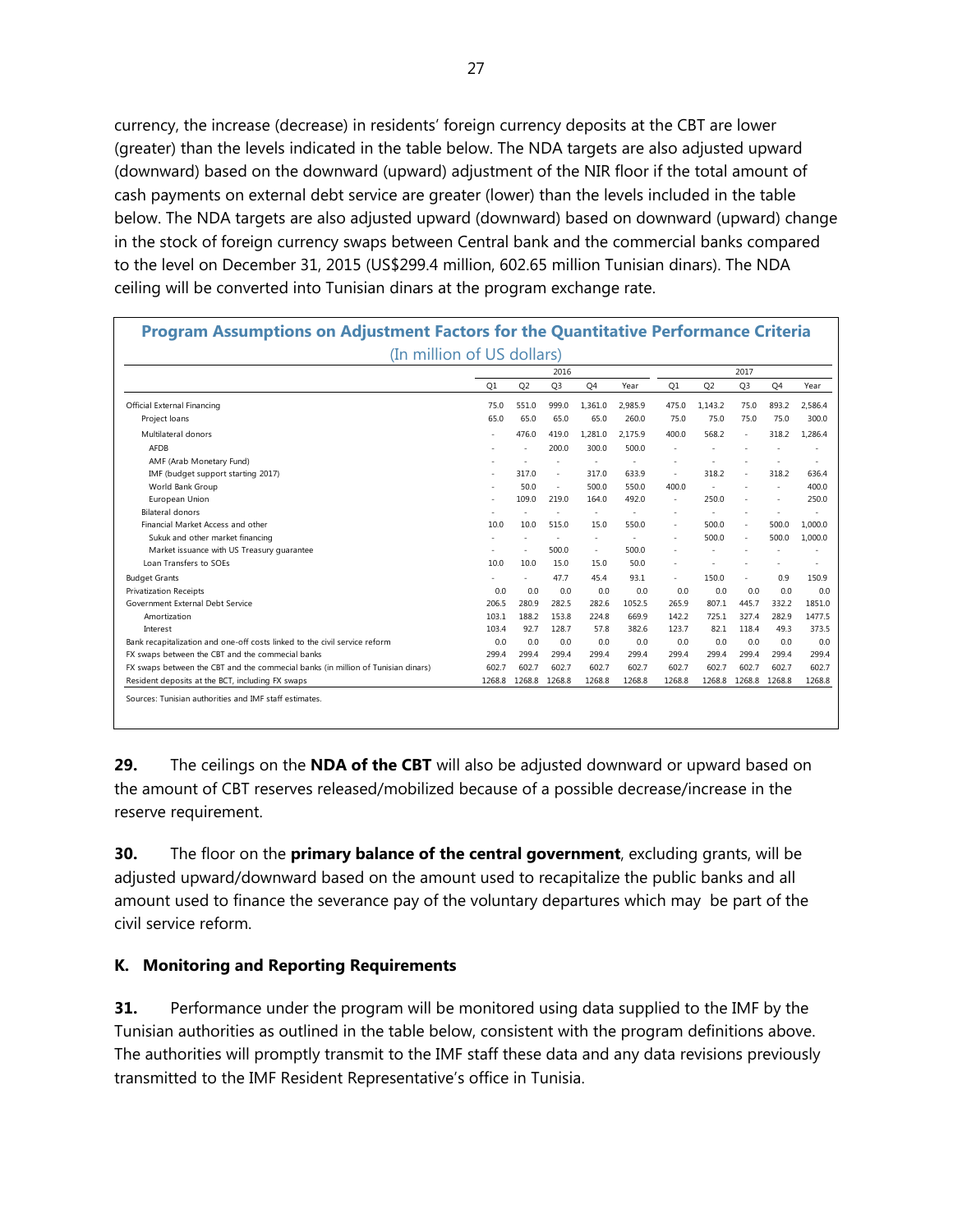| Information to Be Reported in the Context of the Program                                                                                                                                                                                   |                                                                               |                            |                           |
|--------------------------------------------------------------------------------------------------------------------------------------------------------------------------------------------------------------------------------------------|-------------------------------------------------------------------------------|----------------------------|---------------------------|
| <b>Type of Data and Description</b>                                                                                                                                                                                                        | <b>Periodicity</b><br>Weekly (w)<br><b>Monthly</b><br>(m)<br>Quarterly<br>(q) | <b>Delay</b><br>in<br>days | Responsible<br>department |
| GDP: Supply and demand at current, constant, and the previous year's<br>prices, including sectoral indices.                                                                                                                                | q                                                                             | 45                         | <b>INS</b>                |
| Inflation: Including the underlying inflation of non-administered and<br>administered prices.                                                                                                                                              | m                                                                             | 14                         | <b>INS</b>                |
| <b>Fiscal Sector</b>                                                                                                                                                                                                                       |                                                                               |                            |                           |
| Tax and nontax revenue of the central government decomposed<br>on the basis of main tax and nontax revenues items                                                                                                                          | m                                                                             | 30                         | MoF                       |
| Total expenditures: current and capital, transfers and subsidies.                                                                                                                                                                          | m                                                                             | 30                         | MoF                       |
| Capital expenditure: by type of financing: domestic and external<br>(differentiating loans and grants), and by main sectors and projects<br>(agriculture, social, infrastructure).                                                         | m                                                                             | 45                         | MoF                       |
| <b>Current expenditure:</b> by type of expenditure: wages, goods and<br>services, transfers.                                                                                                                                               | m                                                                             | 45                         | MoF                       |
| <b>Social expenditure</b>                                                                                                                                                                                                                  | q                                                                             | 45                         | MoF                       |
| <b>Domestic and foreign debt</b>                                                                                                                                                                                                           |                                                                               |                            | MoF                       |
| Stock of domestic and foreign debt: of the central government<br>and debt guaranteed by the government, with breakdown by<br>instrument and type of currency (in dinars and foreign currency<br>with the equivalent in domestic currency). | q                                                                             | 30                         | MoF                       |
| Stock of domestic arrears as per TMU, as well the stock of<br>accounts payable that correspond to expenditures committed/<br>payment ordered more than 90 days before (and by type of<br>expenditures),                                    | q                                                                             | 45                         | MoF                       |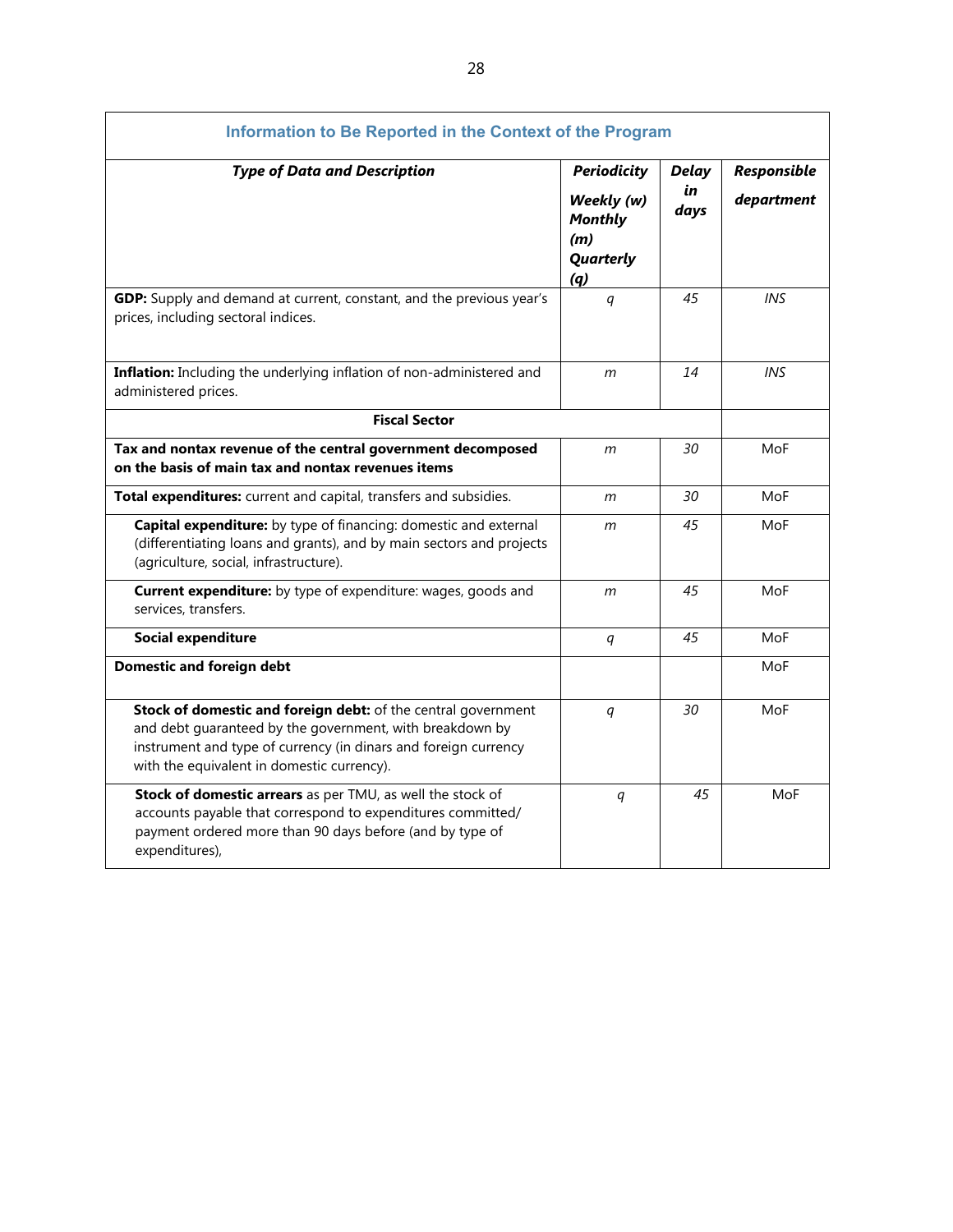| Disbursement of foreign loans: Breakdown into project loans and<br>budgetary loans by principal donor and identifying the most<br>important projects to be financed in the original currency and its<br>equivalent in Tunisian dinars converted at the current exchange<br>rate at the time of each transaction.<br>Domestic borrowing from banks and nonbanks: including<br>bonds, Treasury bills, and other issued securities.                                                                                                                                                                                | $\mathsf{m}$     | 30  | MoF                                      |
|-----------------------------------------------------------------------------------------------------------------------------------------------------------------------------------------------------------------------------------------------------------------------------------------------------------------------------------------------------------------------------------------------------------------------------------------------------------------------------------------------------------------------------------------------------------------------------------------------------------------|------------------|-----|------------------------------------------|
| Debt guaranteed by the government: by instrument and type<br>of currency (in dinars and in foreign currencies and its<br>equivalent in national currency)                                                                                                                                                                                                                                                                                                                                                                                                                                                       | m                | 60  | MoF                                      |
| <b>External and domestic debt service:</b> amortization and interest.                                                                                                                                                                                                                                                                                                                                                                                                                                                                                                                                           |                  |     |                                          |
| External payment arrears: external debt contracted and<br>guaranteed by the government.                                                                                                                                                                                                                                                                                                                                                                                                                                                                                                                         | $\boldsymbol{q}$ | 30  | MoF/CBT                                  |
| Debt rescheduling: possible rescheduling of debts contracted and<br>guaranteed by the government, agreed with creditors.                                                                                                                                                                                                                                                                                                                                                                                                                                                                                        | q                | 45  | MoF                                      |
| Consolidated accounts of the central government at the CBT: The<br>stock of deposits will be broken down as follows: (i) Treasury current<br>account; detailed by sub accounts of the central government, N BIS,<br>outstanding payments, Public administrative entities (EPA), and local<br>governments (ii) special account of the Tunisian government in foreign<br>currency and its equivalent in dinars; (iii) miscellaneous dinar accounts;<br>(iv) loan accounts; (v) grant accounts; (vi) FONAPRA-FOPRODI<br>accounts; and (vii) Foreign exchange accounts pending adjustment in<br>dinars (available). | m                | 30  | <b>CBT</b><br>MoF/TGT for<br>sub-account |
| <b>External Sector</b>                                                                                                                                                                                                                                                                                                                                                                                                                                                                                                                                                                                          |                  |     |                                          |
| Imports of Petroleum Products: average import price and volume of<br>main petroleum products.                                                                                                                                                                                                                                                                                                                                                                                                                                                                                                                   | m                | 30  | <b>CBT</b>                               |
| Deposits: Stock of foreign currency deposits, according to the<br>residence of the holder.                                                                                                                                                                                                                                                                                                                                                                                                                                                                                                                      | $\mathsf{m}$     | 14  | <b>CBT</b>                               |
| <b>External debt:</b>                                                                                                                                                                                                                                                                                                                                                                                                                                                                                                                                                                                           |                  |     |                                          |
| Debt service (amortization and interest) of institutional agents by type<br>of currency (in foreign currency and its equivalent in dinars).                                                                                                                                                                                                                                                                                                                                                                                                                                                                     | q                | 30  | <b>CBT</b>                               |
| Stock of external debt of institutional agents by type of currency (in<br>foreign currency and its equivalent in dinars).                                                                                                                                                                                                                                                                                                                                                                                                                                                                                       |                  |     |                                          |
| Overall net external position of Tunisia (in conformity with our<br>obligations under SDDS).                                                                                                                                                                                                                                                                                                                                                                                                                                                                                                                    | q                | 90  |                                          |
|                                                                                                                                                                                                                                                                                                                                                                                                                                                                                                                                                                                                                 | Α                | 180 |                                          |
| Balance of payments: Prepared by the CBT                                                                                                                                                                                                                                                                                                                                                                                                                                                                                                                                                                        | q                | 30  | <b>CBT</b>                               |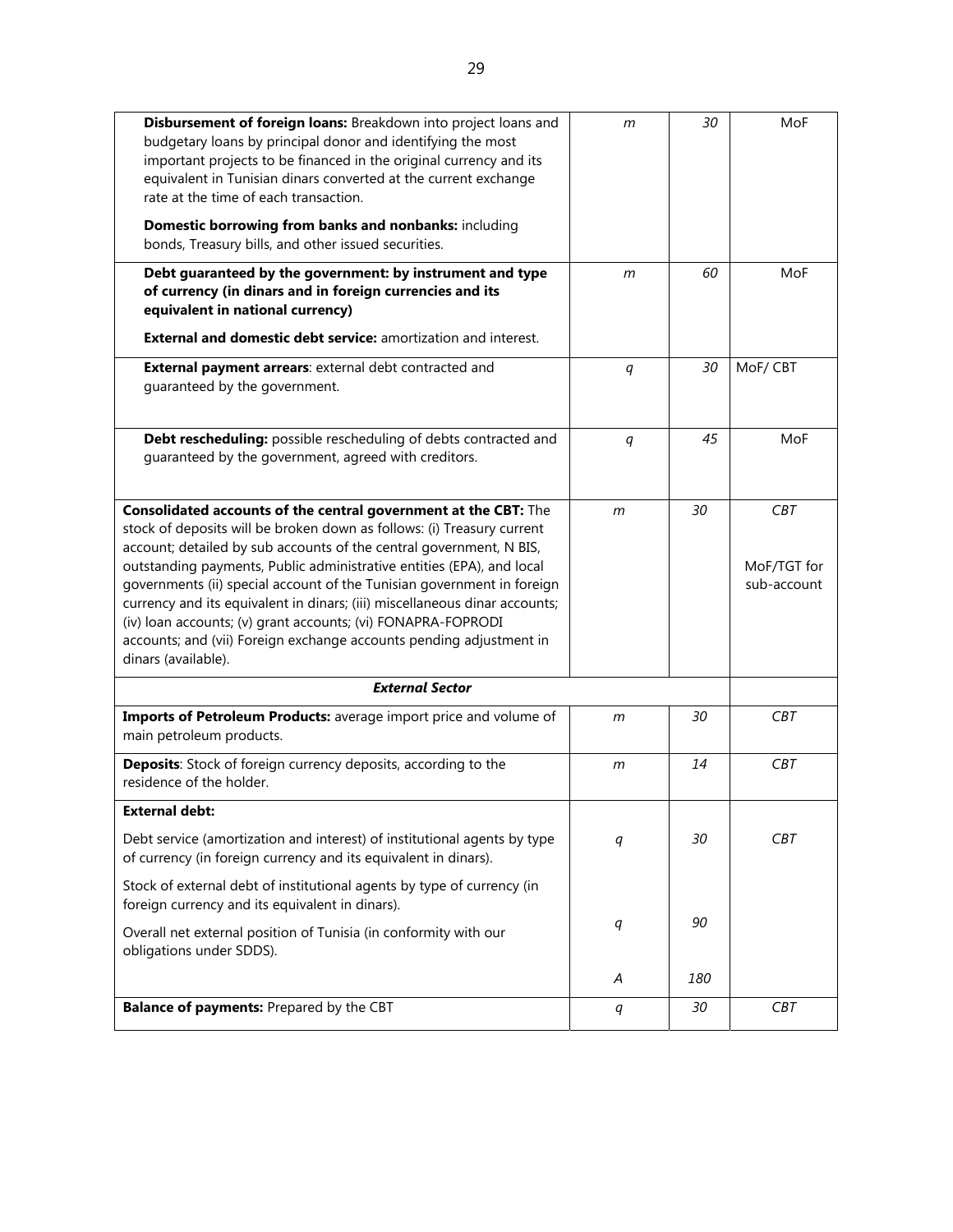| <b>Monetary and Financial Sector</b>                                                                                                                                                                                                                                                                                                                                                                                                                                                                                                                                                                                                                                                                                                                                                                                                        |                  |    |                |
|---------------------------------------------------------------------------------------------------------------------------------------------------------------------------------------------------------------------------------------------------------------------------------------------------------------------------------------------------------------------------------------------------------------------------------------------------------------------------------------------------------------------------------------------------------------------------------------------------------------------------------------------------------------------------------------------------------------------------------------------------------------------------------------------------------------------------------------------|------------------|----|----------------|
| CBT accounts at the current exchange rate: detailed table including<br>the monetary system.                                                                                                                                                                                                                                                                                                                                                                                                                                                                                                                                                                                                                                                                                                                                                 | m                | 30 | <b>CBT</b>     |
| CBT accounts at the program exchange rate: Including net<br>international reserves.                                                                                                                                                                                                                                                                                                                                                                                                                                                                                                                                                                                                                                                                                                                                                         | m                | 30 | <b>CBT</b>     |
| Foreign exchange market operations, Interbank market, retail<br>market and wire transfers for CBT purchases on the retail market:<br>CBT Interventions (sales and purchases) on the foreign exchange<br>market in million of dinars (and equivalent in US million) including the<br>CBT share in percentage of the market transactions, stock of CBT<br>currency swap (provide details on direction of transactions (TND/FX or<br>FX/TND), amounts of principal, spot exchange rate in swaps<br>agreement, interest rate applied on FX counterpart), detailed<br>information on other BCT's forward foreign exchange operations,<br>including outright forward sales of Tunisian dinar. The terms and<br>conditions of any new transactions (including the extension or renewal<br>of existing terms and conditions) will also be provided. | m                | 30 | CBT            |
| CBT foreign exchange reserves, breakdown by currency and by<br>instrument.                                                                                                                                                                                                                                                                                                                                                                                                                                                                                                                                                                                                                                                                                                                                                                  |                  |    |                |
| <b>Banks' financial soundness ratios:</b> Indicators of financial soundness<br>and regulatory capital adequacy ratios of the banking system,<br>including the quality of assets and the profitability of banks. The<br>indication of the different banks is optional.                                                                                                                                                                                                                                                                                                                                                                                                                                                                                                                                                                       | m                | 30 | <b>CBT</b>     |
| Direct refinancing of commercial banks by the CBT: Breakdown by<br>bank.                                                                                                                                                                                                                                                                                                                                                                                                                                                                                                                                                                                                                                                                                                                                                                    | m                | 14 | <b>CBT</b>     |
| NPLs: Stock of banking sector NPLs, and breakdown by commercial<br>banks.                                                                                                                                                                                                                                                                                                                                                                                                                                                                                                                                                                                                                                                                                                                                                                   | q                | 60 | <b>CBT</b>     |
| Balance sheets of commercial banks, including detailed income<br>statements, in accordance with "Uniform Bank Performance Reporting"<br>agreed with Fund staff.                                                                                                                                                                                                                                                                                                                                                                                                                                                                                                                                                                                                                                                                             | $\boldsymbol{q}$ | 60 | <b>CBT</b>     |
| Other information to be reported                                                                                                                                                                                                                                                                                                                                                                                                                                                                                                                                                                                                                                                                                                                                                                                                            |                  |    |                |
| Information on Fiscal, Monetary, and Financial Policy: Decrees or<br>circulars newly adopted or revised concerning changes in tax policy,<br>tax administration, foreign exchange market regulations, and banking<br>regulations. A copy of official notices of changes in gas and electricity<br>rates and any other surcharge (automatic or structural), as well as the<br>prices of petroleum products and levies/surcharges on gas and<br>petroleum.                                                                                                                                                                                                                                                                                                                                                                                    | d                | 3  | CBT/MoF        |
| The price structure of the petroleum products and the needed<br>data to monitor the automatic adjustment mechanism (formulas<br>and data).                                                                                                                                                                                                                                                                                                                                                                                                                                                                                                                                                                                                                                                                                                  | d                | 15 | Min. of Energy |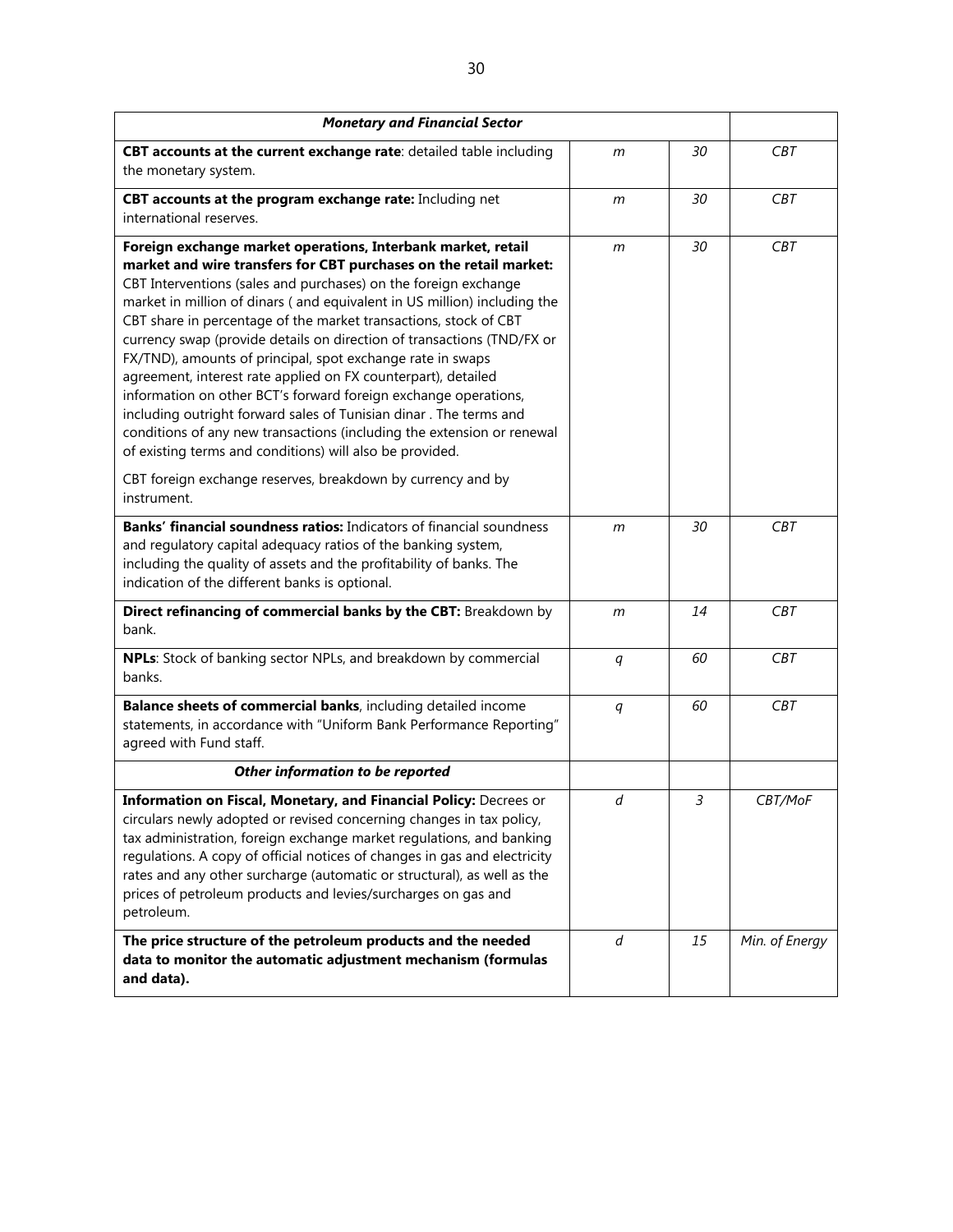# **Supplementary Memorandum of Economic and Financial Policies**

Tunis, May 17, 2016

Madam Christine Lagarde Managing Director International Monetary Fund 700 19th Street, NW Washington, DC 20431 USA

Madam Managing Director:

1. The information below updates the memorandum of Economic and Financial Policies (MEFP) annexed to our letter dated May 2, 2016 to reflect developments of the past few weeks and our latest commitments on banking reforms (Table 1).

2. **The new legislation on the central bank, bankruptcy and banking statutes was adopted in early May 2016.** These laws will have a large transformational impact on Tunisia's business environment and banking sector, accelerating the modernization of the country's economic structure in a more efficient and equitable way. To ensure the recently approved legislation reduces the remaining gaps with good international practices on banking resolution, we will introduce improvements in the resolution framework by end-August (structural benchmark) through: (i) adoption of a government decree to implement the framework of the Bank Deposit Guarantee Fund that includes a least cost-test for resolution with an exception for systemic cases; and (ii) adoption of a bylaw of the Resolution Committee providing a short timeframe to determine resolution measures for systemic cases.

3. **All three public banks revised their business plans, but two of them need further revisions to ensure regulatory compliance throughout the restructuring period**. The recently appointed management of the STB and BNA public banks initiated their organizational restructuring, but found that more time was needed to revise the business plans in order to fine tune their business strategy and adjust accordingly the new organization and terms of reference of each business unit. To remedy the weaknesses already noted by the Central Bank of Tunisia's banking supervision department, the public banks are working on a new version that will be approved by their boards by end-July 2016 (structural benchmark) and address the following concerns:

 **The plan for STB** will fully incorporate revised macroeconomic and financial assumptions. It will take into account the forthcoming capital requirements on operational risk as well as the lifting of forbearance on new NPLs (granted following the 2015 terrorist attacks) and will focus on a proper NPL resolution strategy rather than on an aggressive growth strategy.